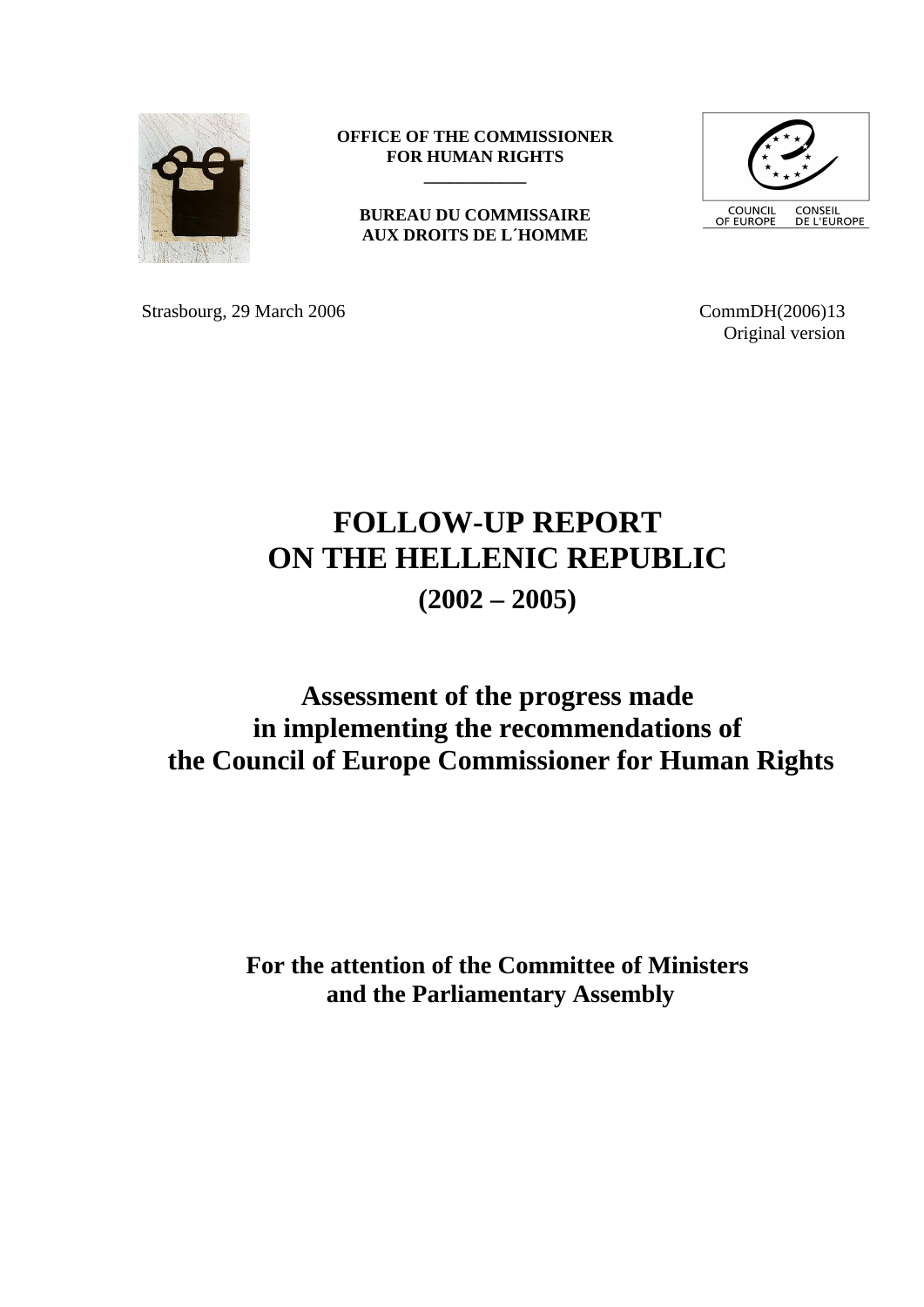# **TABLE OF CONTENTS**

| 4. Situation of foreigners (refugees, asylum-seekers and immigrants) 16 |  |
|-------------------------------------------------------------------------|--|
|                                                                         |  |
|                                                                         |  |
|                                                                         |  |
|                                                                         |  |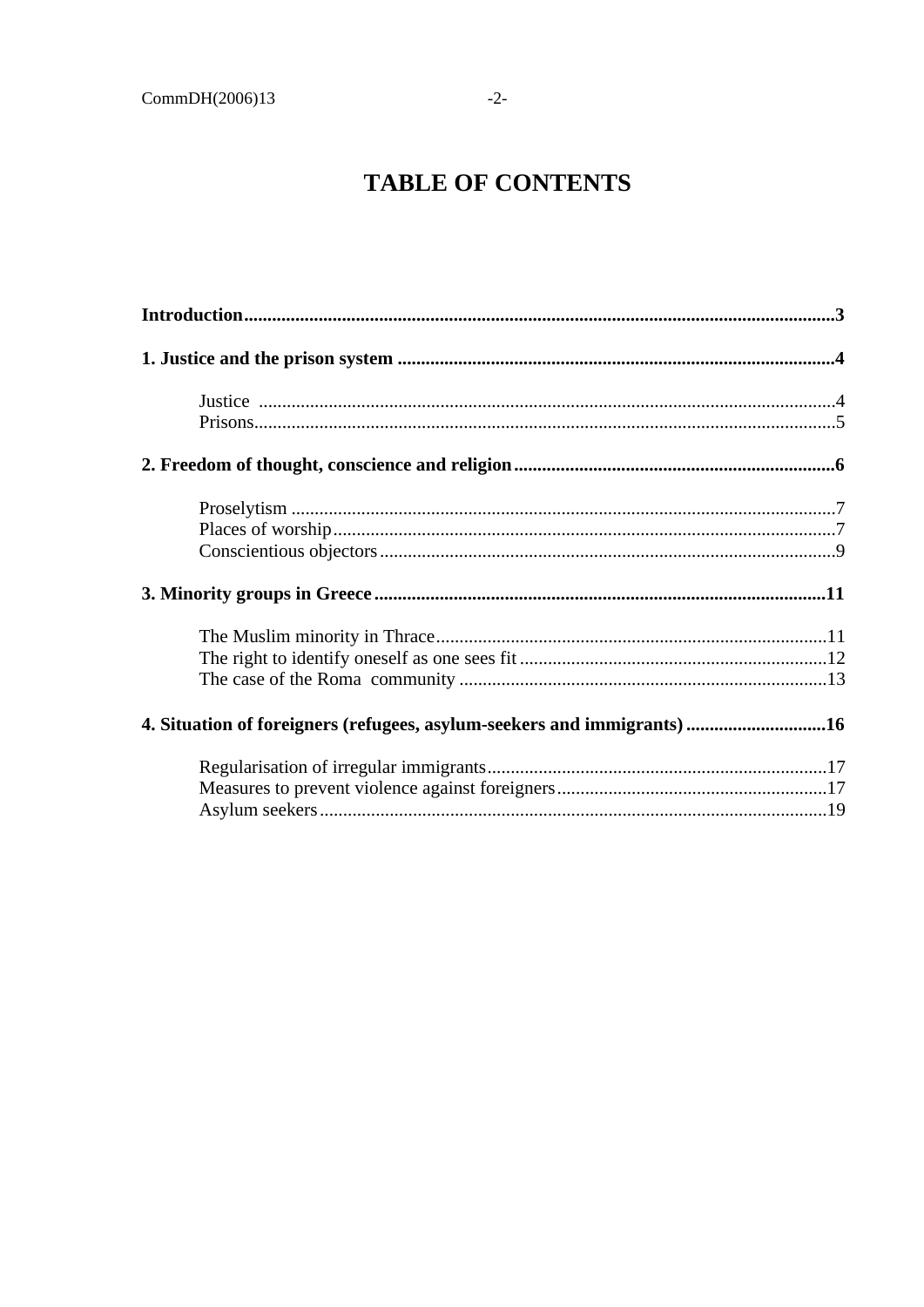# <span id="page-2-0"></span>**Introduction**

- 1. The Commissioner for Human Rights visited Greece in June 2002 on the invitation of the Greek Government. In the resulting  $Report<sup>1</sup>$ , the Commissioner identified a number of human rights concerns and made a series of recommendations to improve the country's effective respect for human rights. The issues addressed by the Commissioner pertained to justice and the prison system, freedom of thought, conscience and religion and the situations of minority groups and of foreigners. The Commissioner would like to reiterate his gratitude to the Government of Greece for their co-operation at the time of the visit, and again, on the occasion of the follow-up visit conducted by members of his Office<sup>2</sup> from 30 November to 2 December 2005.
- 2. The purpose of this report is to examine the manner in which the Greek authorities have implemented the recommendations made by the Commissioner in his 2002 report. The report follows the order of the main recommendations and does not as a matter of principle aim to address any issues other than those included in the recommendations of the first report.
- 3. The report is based on information gathered during the follow-up visit<sup>3</sup>, reports by human rights experts, local and international non-governmental organisations and intergovernmental organisations and other public sources. The members of the Commissioner's Office would like to express their warm gratitude to the Greek officials in Strasbourg and Athens who organised the visit<sup>4</sup> and for the assistance and openness of all those with whom they met in the course of their visit.

<sup>&</sup>lt;sup>1</sup> Report by Mr Alvaro Gil-Robles, Commissioner for Human Rights, on his visit to the Hellenic Republic, 2-5 June 2002, for the Committee of Minister and the Parliamentary Assembly (CommDH (2002)5, 17 July 2002). The report was presented to the Committee of Ministers on 11 September 2002, and can be found on the Commissioner's website at www.commissioner.coe.int.

<sup>2</sup> Mr. Markus Jaeger and Ms. Sirpa Rautio.

<sup>&</sup>lt;sup>3</sup> During the visit, the delegation met – in the order of meetings held - with the Secretary General and high officials of the Ministry of Public Order and the Ministry of Justice, Judges from the Council of State and the Supreme Court, Secretary General/Vice-Minister of the Ministry of Interior together with high officials of the Ministry, the Secretary General, Director General and other high officials of the Ministry of Foreign Affairs, the Ministry of National Defence, the Ministry of National Education and Religious Affairs, the President and members of the Greek National Commission for Human Rights, the Mufti of Komotini, the Muslim member of the Parliament, the chairperson of the Parliamentary Committee of Human Rights and members of that Commission, the legal advisor to the Archbishop Christodoulos of the Greek Orthodox Church and the Greek Ombudsman and the Deputy Ombudsman in charge of human rights. A visit was paid to the municipality of Aspropyrgos in the outskirts of Athens were the delegation met with the Mayor, representatives of the Roma and landowners concerned, before proceeding to visits of two Roma settlements in the municipality. The delegation also visited the new detention centre for aliens at Petro Rali. The official part of the visit was preceded by meetings between the delegation and representatives of non-governmental organisations working in the field of human rights.

<sup>4</sup> Special thanks go in Strasbourg to Mr. Constantin Yerocostopoulos, Ambassador of the Hellenic Republic to the Council of Europe, as well as Mr. Konstantin Tsakonas, Deputy to the Ambassador, and in Athens to Mr. Manessis, who at the moment of the visit had just taken over responsibility of the Council of Europe Department at the Ministry of Foreign Affairs, as well as his colleague Mr. George Aifantis whose presence on the side of the members of the Commissioner's Office throughout the visit proved to be an invaluable asset.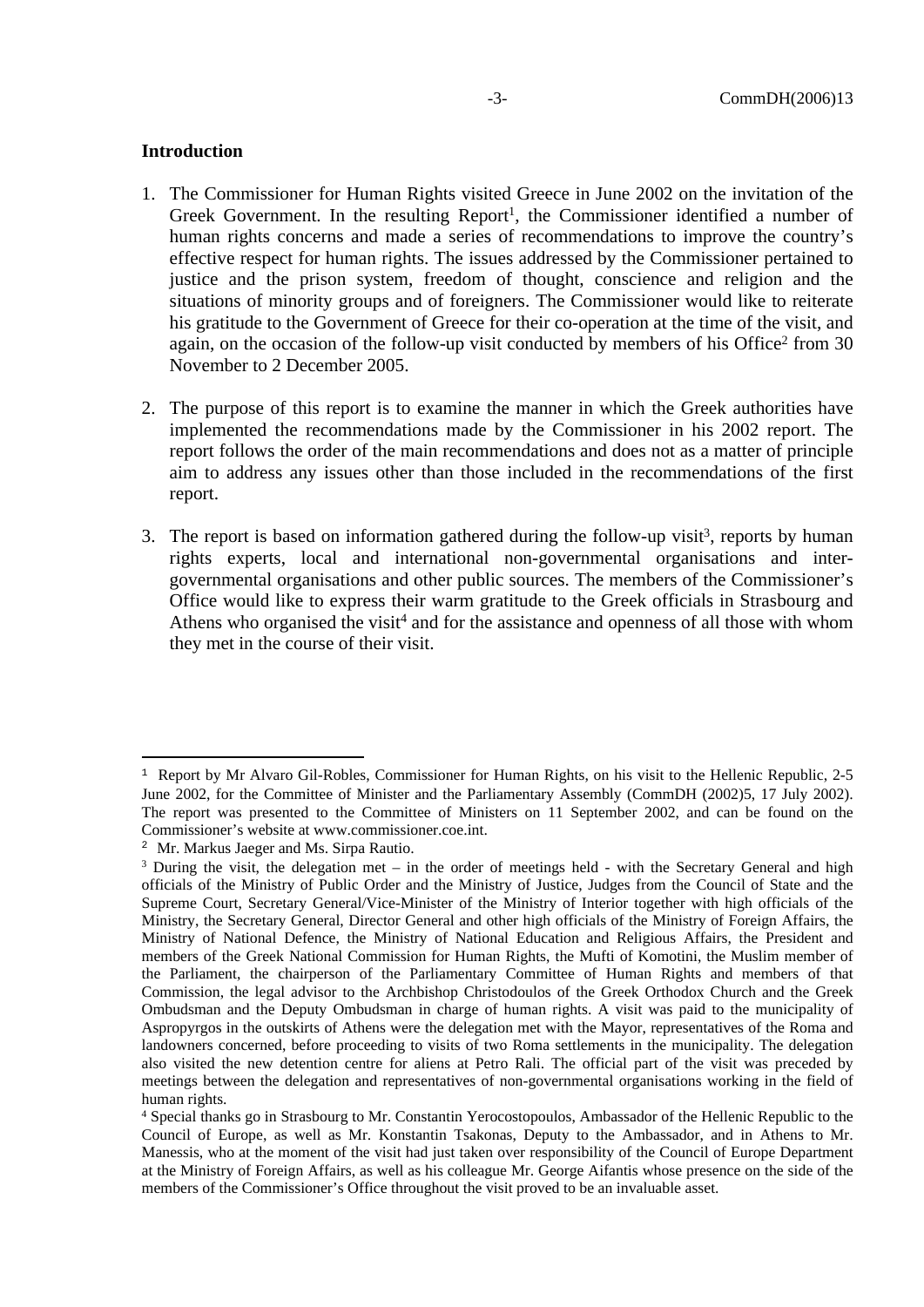#### <span id="page-3-0"></span>**1. Justice and the prison system**

# **Justice**

- 4. In his 2002 report, the Commissioner expressed confidence and relied on the assurance that two pieces of legislation would be rapidly adopted with the aim of increasing the effectiveness of the judicial system.
- 5. The first laws in question were to put into effect Articles 94 and 95 of the Constitution, making it possible to resort to coercive execution against public authorities and to apply a penalty for delay in executing judgments. The Commissioner had welcomed the expected legislation, as **non-abidance by public authorities of court judgments** was a major problem in Greece. The Commissioner had been assured during his visit that the draft laws were in preparation and their tabling in Parliament was expected in any event before the end of the year 2002.
- 6. At the same time, the Commissioner was told that a reform of the administrative litigation system, including an extension of the jurisdiction of administrative courts of first instance and of appeal which would relieve the case load of the Council of State, would **speed up the functioning of justice** as required by the European Court of Human Rights.

- 7. A law opening the possibility of **penalties and coercive action against administrations** that fail to obey court decisions was adopted in 2002 (Law No 3068/2002). On 19 February 2004, the necessary presidential decree (61/2004) for their implementation followed. In December 2004, the Committee of Ministers of the Council of Europe, when supervising the execution of the European Court of Human Rights decision in the case of *Hornsby v. Greece* as well as in five other cases, expressed satisfaction with the adoption of these measures designed to remedy a structural problem of the Greek justice system.
- 8. In conformity with the new legislation three-member committees were established in January 2005 both in the Supreme Court and the Council of State. The committees act within one month upon a cost-free application from an interested party, by asking the authority concerned to give reasons for its non compliance with the court decision. The authority has three months to respond and/or to abide. If the authority does not respond to the committee and/or does still not abide by the court decision, fines can be imposed against the authority and disciplinary measures may be taken against individual civil servants.
- 9. While in 2004, the Greek Ombudsman still continued to deal with the systematic refusal of a number of administrations to comply with final or temporary court rulings, first indications relating to the work of the new mechanisms since 2005 were provided to the Commissioner's delegation by high officials of the Ministry of Justice and judges of the Supreme Court and the Council of State (the highest administrative court). The brief experience made up till now shows that, in most of the cases, the opening of the initial inquiry by the committee suffices to spur the targeted authority to implement the court decision. At the moment of the follow-up visit, the Supreme Court committee had received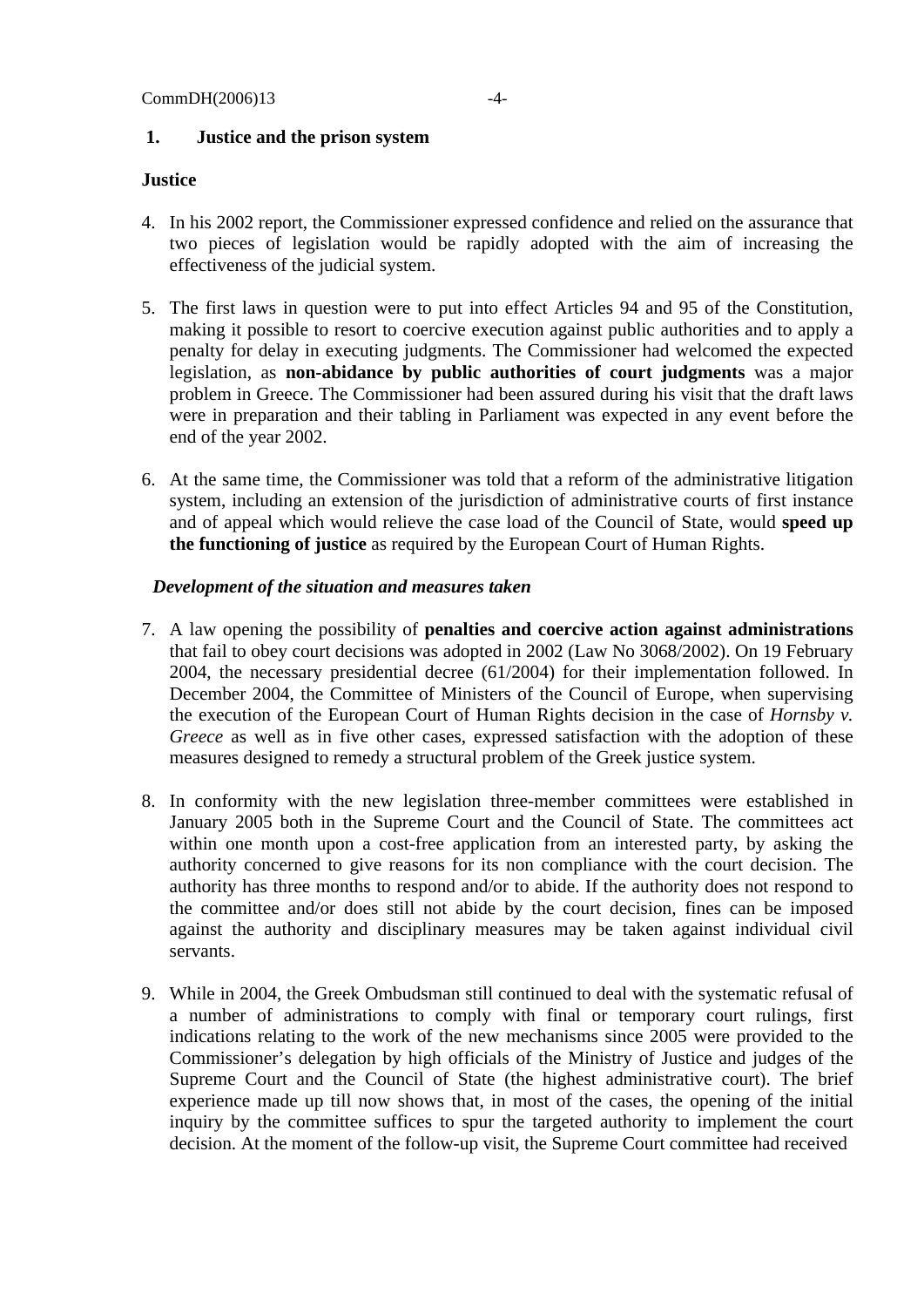some 20 complaints and accepted and investigated 10 of them. In the Council of State, there had been 165 applications of which over 90 had been examined, most of the time leading to compliance; the committee had delivered 64 final decisions on cases of noncompliance. In four cases it imposed fines in the range of 5-25,000 euros. Most cases concerned environment, employment conditions of State employees, education and expropriation.

- 10. It was generally acknowledged, by NGOs and the Greek Ombudsman, that the efficiency and responsiveness of the administration to members of the public had improved since the Commissioner's original visit.
- 11. As to the **length of proceedings in administrative law cases**, observers have also noted improvement, although the problem is far from settled. In addition to the possibility of spreading cases between various jurisdictions, measures and means are being considered by the Government, with a special emphasis on speeding up and improving the clerical and material part of the work. In 2002, 680 new posts for court's administrative staff were created, 29 posts for judges were added to the administrative jurisdictions in 2003, and in 2004 the number of judges in the Council of State was increased by seven. In 2002, the administrative court of Athens and the court of appeals of Thessaloniki were relocated in better premises, in 2004 the same happened with the court of first instance of Thessaloniki; in the course of the year 2006, the completion of construction of the courts of Trikala and Oresteias is expected. A project to computerise the services of the Council of State and the lower administrative courts is expected to improve the efficiency of these jurisdictions.

# *Conclusions*

- 12. The Commissioner notes with great satisfaction that the Greek Government has kept to its undertaking to adopt adequate legislative and practical measures to tackle the problem of **non abidance by court decisions by certain Greek authorities**. The enforcement mechanisms set up by both the Supreme Court and the Council of State in conformity with new legislation are already producing significant results. While it is too early to assess whether the measures taken will definitively resolve the problem, it is very likely that the situation will now rapidly improve.
- 13. The many legal and practical measures taken to cope with the problem of **excessive length of proceedings,** especially before the administrative jurisdictions, are promising.

#### **Prisons**

14. In his report of 2002 the Commissioner examined the overcrowding in the Greek prison system and the distressing conditions of detention he encountered and was informed of. He was informed that there was a scheme to build 17 new prisons in order to cope with the problem. Instances of local opposition to constructions were an obstacle that still had to be dealt with in some cases. The Commissioner pointed out that such resistance was encountered in several European countries, but that it could be overcome by dialogue and resolve of the Government. He recommended that efforts be continued in order to apply in its entirety the scheme for the 17 new prisons.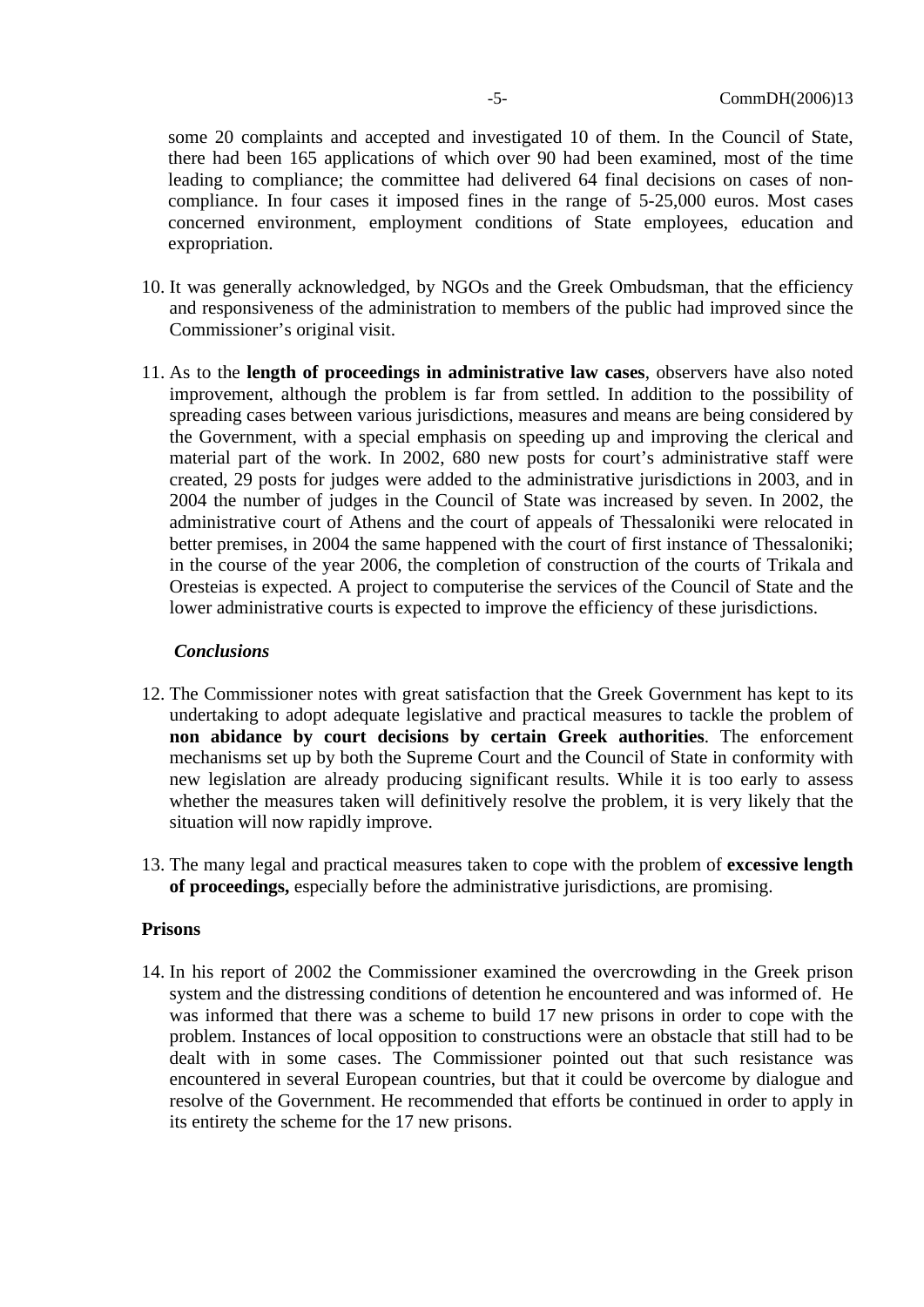- 15. Overcrowding in Greek prisons has not diminished; it has increased. The Ministry of Justice informed that new peaks with up to 10,000 inmates have been reached, while there is currently space for only 5,300. As at the time of the Commissioner's visit, the percentage of foreign inmates is still at an average of more than 40 %, half of them coming from Albania.
- 16. The Commissioner's delegation was informed at the Ministry of Justice that the Greek authorities have taken several measures to reduce the number of prison inmates. By implementing a law adopted back in the year 2000, a programme was started in 2005 with the co-operation of some local authorities. It has allowed 860 prisoners to benefit from alternative sentences. In addition, 350 persons have benefited from the decriminalisation of certain types of offences (like debt to social services). However, efforts to transfer Albanian citizens to prisons in their country have been unsuccessful and the Ministry of Justice maintained that an offer to help Albania build a new prison had been rejected.
- 17. At the moment of the follow-up visit in December 2005, none of the 17 new prisons had been completed (which meant that no new prison had been inaugurated in Greece since 2001). But the delegation was informed by the Secretary General of the Ministry of Justice that the building programme has not been abandoned. He said that a number of changes have occurred. For example, fewer, but larger prisons will be constructed in some cases, and there will be an additional prison for women. He assured that three constructions will be completed in 2006.
- 18. In the context of the critical situation in Greek prisons, it was brought to the attention of the Commissioner's Office that local and international independent human rights observers are no longer consistently permitted access to prisons (and police detention centres). But it is now established that the prison prosecutor has the duty to offer legal counselling to detainees.

# *Conclusions*

19. It is disappointing and of increasing concern, given the continuing rise in the prison population, that not a single new prison has been completed in the more than three years since 2002. It is true that there has been a change of government in the Hellenic Republic in between and that any new government has to be given some time to reassess and implement commitments taken by its predecessor. The new Greek Government has acknowledged the need to make progress in this area and it is essential for the dignity and proper treatment of prisoners, but also of the prison personnel, that the new building programme be implemented quickly.

# <span id="page-5-0"></span>**2. Freedom of thought, conscience and religion**

#### **Proselytism**

20. In his 2002 report, the Commissioner addressed the fact that proselytism in Greece was still subject to criminal sanction under laws promulgated before World War II. Though aware of no recent prosecutions under these provisions, the Commissioner found that that the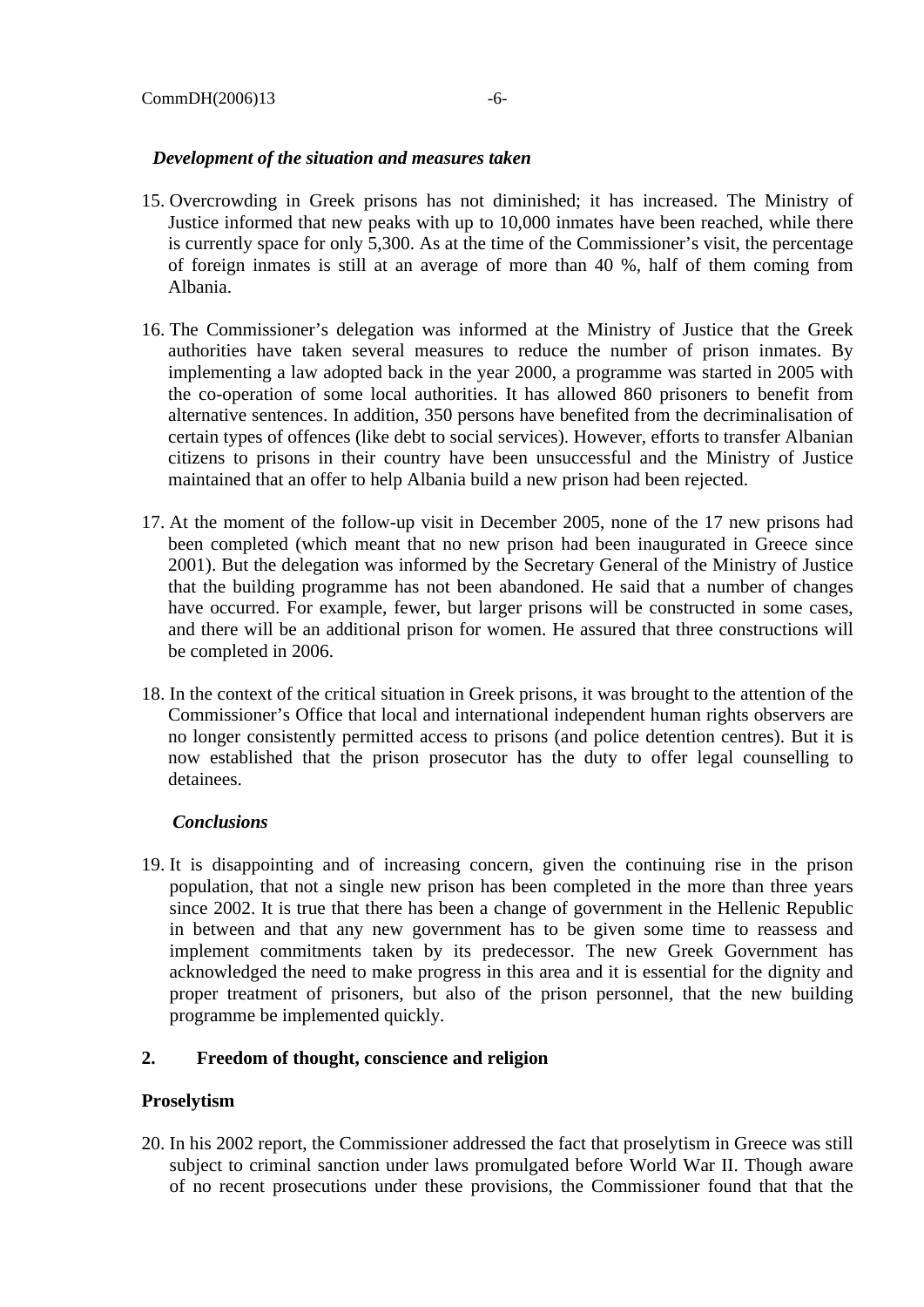mere existence of the said criminal law provisions puts needless pressure on religious or spiritual groups wishing to share their convictions in a law-abiding manner, without recourse to subversive, coercive, deceptive or improper methods. Consequently, the Commissioner recommended accepting the proposal by the Greek National Commission for Human Rights to repeal the applicable provisions in force on proselytism.

#### *Development of the situation and measures taken*

21. The 1939 law under which criminal sanctions can be imposed for proselytism is still in place, but no cases are brought before the courts.

#### *Conclusions*

22. The Commissioner regrets that, for the sake of legal certainty, the manifestly obsolete legislation under which criminal sanctions can be imposed for proselytism has not yet been repealed.

#### **Places of worship**

- 23. In his 2002 report, the Commissioner dealt with several issues regarding places of worship. His first concern was again related to the aforementioned 1938 law and the1939 Royal Decree for its implementation, which provide that the use of any place for purposes of worshipping is subject to approval by the Ministry of National Education and Religious Affairs, who invariably seeks the **opinion** of the local Orthodox bishop. Although that opinion was not binding and cases of refusal were extremely rare, the Commissioner thought it would be desirable to amend the relevant legislation so as to vest the Secretary General for Religious Affairs with sole authority responsible for applying an administrative procedure that could comprise a public enquiry. During the public enquiry the local bishop, like all other interested parties, would have a chance to be heard.
- 24. The second concern of the Commissioner was the lack of suitable and official **places of worship** for the several thousand Muslims who live in Athens, most of them foreigners. These worshippers met in clearly unsuitable places such as flats, basements, garages and other private premises. The Commissioner received the assurance of Archbishop Christodoulos that the latter had no objection to the building of a mosque, but invoked potential local resistance. He appealed to the solidarity, spirit of tolerance and good will of all concerned to pick out a place readily accessible to worshippers on which to build a mosque for Muslims established in the Athens District.
- 25. The Commissioner also noted that there was no **special cemetery** for Muslims wishing to bury their dead in accordance with their religious traditions. Consequently, the dead bodies had to be transported to Thrace, the region where the Muslim minority recognised by the 1923 Lausanne Treaty is concentrated. The Commissioner asked for a more satisfactory solution to be found.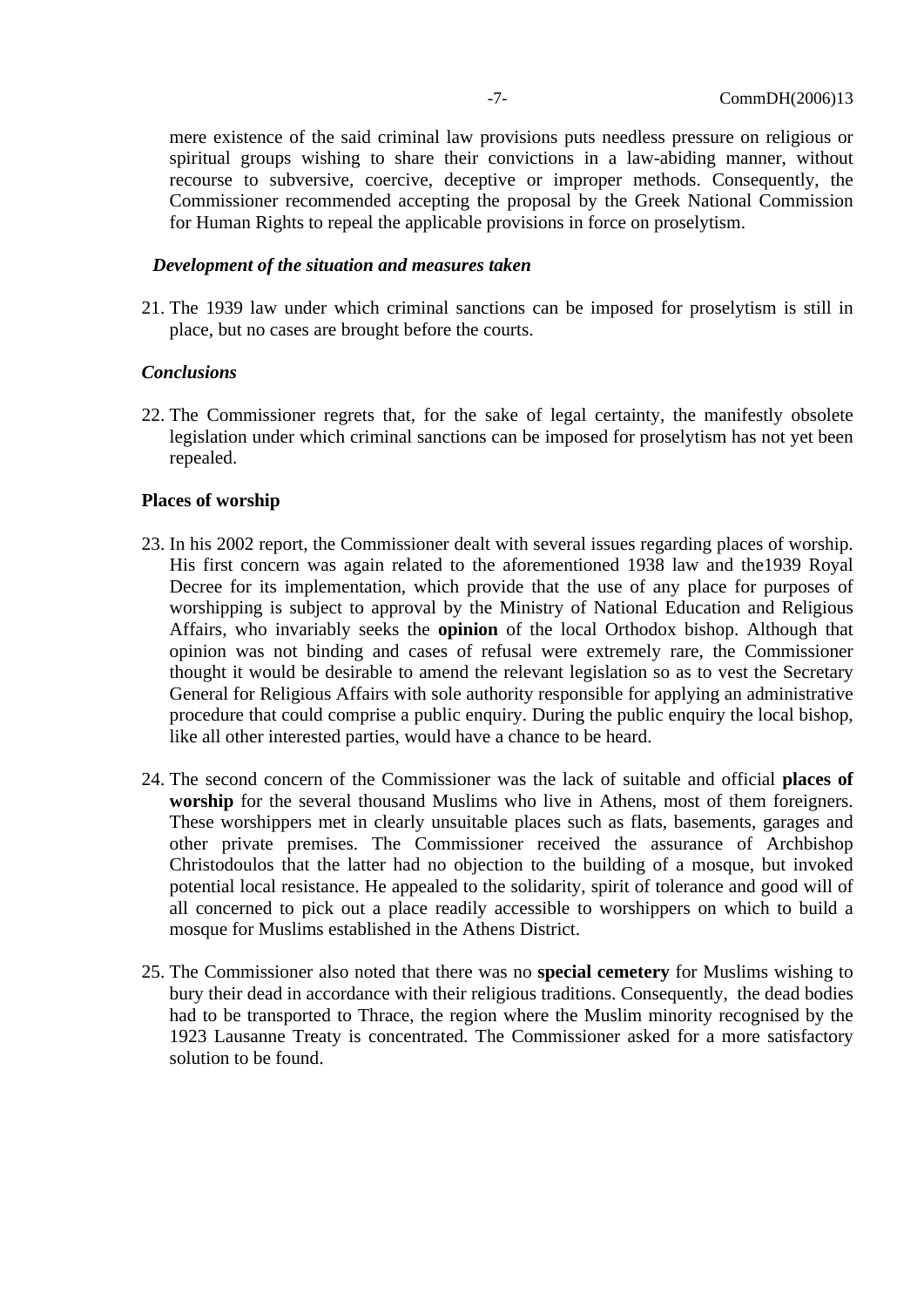- 26. Since the publication of the Commissioner's report in 2002, the Committee of Ministers has adopted a series of resolutions acknowledging that Greece has duly executed judgments of the European Court of Human Rights in which a violation of Article 9 of the European Convention on Human Rights (freedom of thought, conscience and religion) had been found. <sup>5</sup>
- 27. There are no changes with respect to the privilege of the local Orthodox bishop to issue a non binding **opinion** on plans for the use or the construction of places of worship, including of non-Orthodox communities. But there seem to be no cases where the Orthodox bishop would have expressed a negative opinion.
- 28. As regards the **places of worship** for Muslim believers, the Greek government's reply to the Commissioner's report in 2002 indicated that the authorities had taken all the necessary measures for the construction of a mosque in Athens. It was going to be built at Paeania, where the Government had granted a large lot to this end. However, the construction of the mosque has not yet even started and the Muslim worshippers are still obliged to use unsuitable venues in Athens, many of them illegal (for lack of an authorisation which, in many instances has not been sought, as many of the worshippers may have fears because of their irregular residence status<sup>6</sup>). Besides, the site of Paeania does not seem to correspond to what the Commissioner called a "readily accessible" place for the Muslim worshippers of Athens, as it is located some 25 kilometres outside the city of Athens, close to the airport.
- 29. According to the Greek government's reply to the Commissioner's report in 2002, his proposal for an **Islamic cemetery** would be considered by the governmental authorities. At the moment of the follow-up visit, no such cemetery had been made available in the Athens area, according to the information received. In the meantime, the Greek authorities had underlined that Muslim believers, just like followers of all other religions, have a right to bury their dead in the existing (predominantly Greek orthodox) cemeteries, which are under the jurisdiction of the municipal authorities. As explained by the Muslim community, there are, however, two problems in practice. The first is that the high costs for burial places in the Athens areas are very hard to afford for many Muslims living there, who often find themselves in a financially precarious situation. The second is that the Muslim religion forbids exhuming the bodies after a few years, in order to free space, while Orthodox believers do have that possibility and more and more often resort to it.<sup>7</sup>

<sup>5</sup> Resolution DH (2004)80 (*Larissis* case), Resolution DH(2005)87 (*Manousakis* case), Resolution DH(2005)88 (*Serif and Agga* case n° 2), Résolution DH(2005)89 (*Thlimmenos* case); also Resolution DH(2004)82 (*Tsirlis, Couloumbas* and *Georgiades* cases)

<sup>&</sup>lt;sup>6</sup> The Greek authorities indicate that, when authorisation has been sought, "almost all applications for permits to establish and maintain places of worship for believers belonging to denominations other than the Greek Orthodox Church and faiths other than the Christian one, have been approved".

<sup>&</sup>lt;sup>7</sup> All inhabitants of Athens are affected by the fact that the graveyards in the capital are full. In many cases a burial plot is only rented for three years before the body has to be exhumed to make way for the next coffin.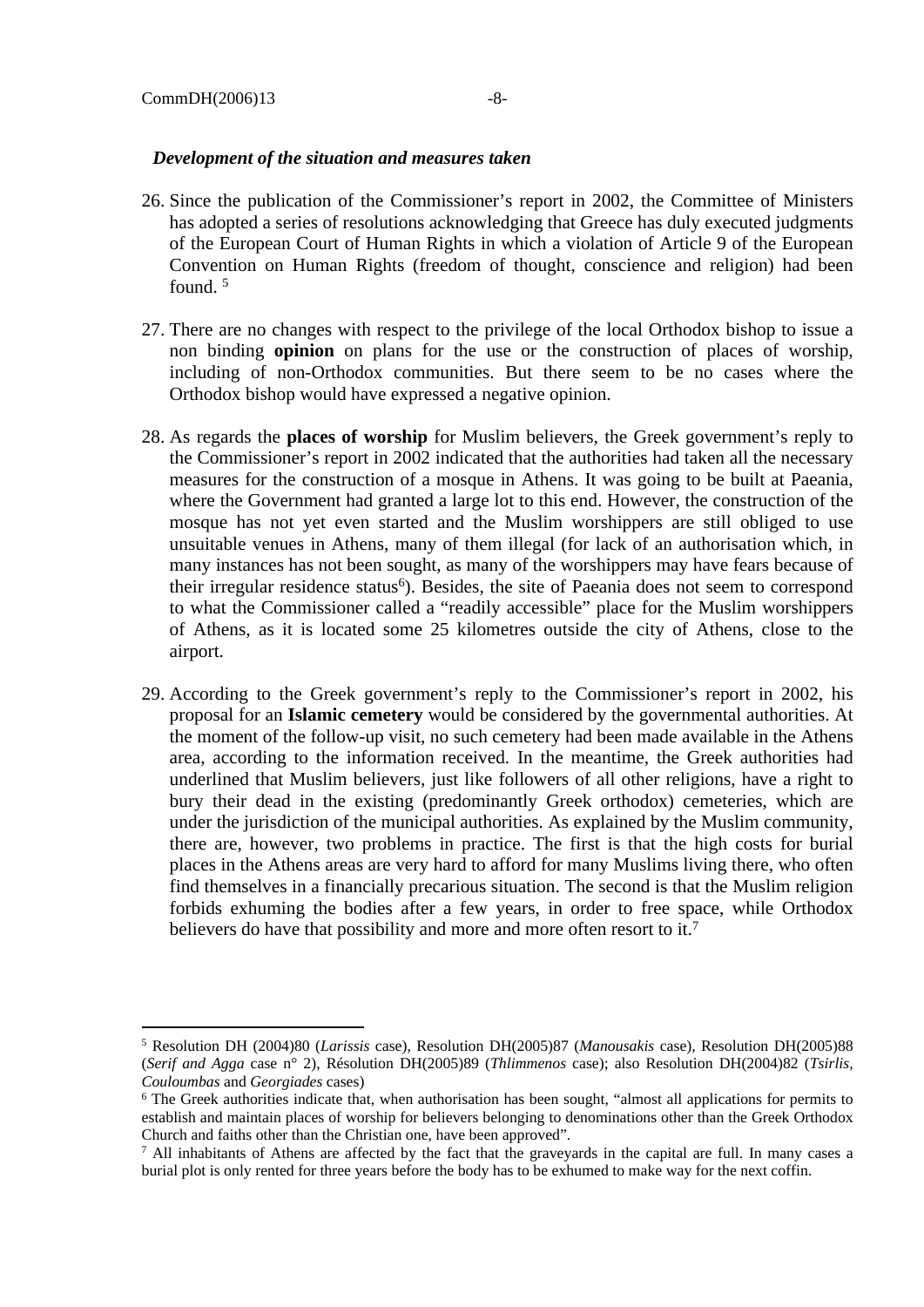30. At the time of the follow-up visit the Commissioner's delegation was informed that the Greek Orthodox Church was considering helping out graciously with respect to the question of an islamic cemetery. To that effect intensive talks were being held with the Greek authorities.

# *Conclusions*

- 31. It is regrettable that the status quo regarding the asking of the **opinion** of the local Orthodox bishop on places of worship for all religions has been maintained. It is all the more so since the information provided in October 2005 by the Greek Government to the Committee of Ministers of the Council of Europe in the context of the execution of *Manoussakis* judgment (where a refusal of a place of worship under the legislation in question had been found in violation with Articles 13, 1 and 2 and 9, 1 and 2 of the ECHR) stated that "close attention was paid by Greece" to the recommendations made by the Commissioner on this issue.
- 32. The Commissioner deeply regrets the fact that no tangible progress has been made for offering the important number of Muslim believers in Athens suitable and recognised **places of worship**. The project of one single big mosque to be built with foreign capital at Paeania - in spite of the many disadvantages which have been pointed out by many in Greece – would have been or would be an important step ahead. The fact is, however, that this project has long been announced without any actual construction work ever starting.
- 33. This situation is bound to oblige Muslim worshippers in Athens to gather covertly in all kinds of unsuitable places for their prayers for many more years. This situation is far from conducive to smooth and mutually respectful relations between the religious communities in Greece. A practicable solution providing for the opportunity of public worship must be found – for the right to freedom of religion of the Muslim community in the capital to be effectively respected. Much the same considerations would apply to the issue of an **Islamic cemetery** in Athens, in respect of which progress must also be made. However, the Commissioner has learned with great appreciation that the Holy Synod of the Orthodox Church of Greece has very recently announced its decision to cede use of land in the area of Schistos near Athens to the competent municipality for the purpose of establishing a Muslim cemetery.

# **Conscientious objectors**

34. In 2002 the Commissioner had much welcomed the fact that revised Greek Constitution was now guaranteeing a right to conscientious objection, but he found that an extra term of 18 months for such objectors constituted a disproportionate measure in practice. He advised to reduce the duration of alternative service to an equitable term in comparison with military service and to work along the lines of recommendations from the Greek Ombudsman in order to rectify the disproportionate character of the present legislation. The Commissioner also recommended the transfer of responsibilities for granting conscientious objector status from the Ministry of Defence to an independent civilian department.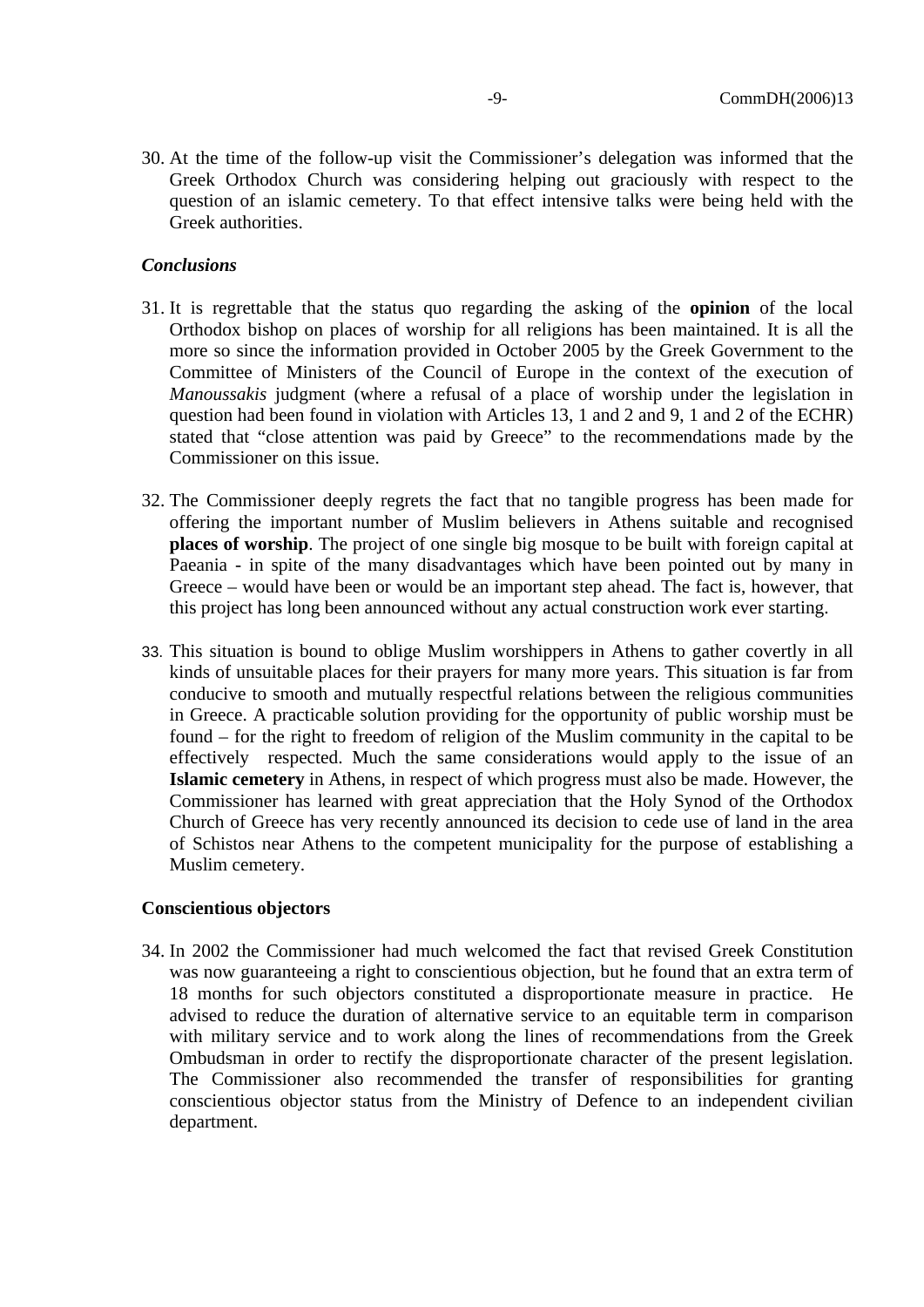- 35. In response to the Commissioner's 2002 report, the Greek authorities indicated that the question of the term of alternative military service was considered by the State authorities in the framework of the governmental reforms that were being discussed for the structure of the armed forces.
- 36. As a contribution to that discussion, the Greek National Commission for Human Rights proposed to the Government in 2004 that the duration of the alternative social service be longer than that of the regular military service by 50%; that the duration of the unarmed military service be longer than the regular military service by 30%; that the instigation of continuous and repeated prosecutions for refusing to perform military service be abolished; that, as far as the competence of the Supervisory Body for Conscientious Objectors is concerned, it should be initially the responsibility of the Ministry of National Defence, on the condition that, when conscientious objectors are removed from the Enlistment Register, there would be a joint responsibility of the Ministry of the Interior and the Ministry of Health on the matter; that rejections by the Committee for the Examination of Objections of Conscience be justified in detail; that the composition of the aforementioned Committee be strengthened with two more State representatives, one from the Ministry of the Interior and one from the Ministry of Health; that a special list of public benefit NGOs in which conscientious objectors may serve be drafted by a joint ministerial committee; that the geographical criterion for the completion of the alternative unarmed or social service be brought to conform to the same rules that apply to regular armed military service and that the Council of Europe Resolution providing for long-term and elderly conscientious objectors to meet their military obligations be implemented.
- 37. The Commissioner's delegation discussed these matters with high ranking officers of the Greek Army. Subsequently to the adoption of new legislation in 2004 the situation is now the following: Regular military service lasts 12 months. It can be served in all parts of the country and is indeed quite demanding, especially when served in remote border regions. For conscientious objectors there are two regimes. The "unarmed military service" lasts 6 months more than the armed service and is served within the military compounds. Presently nobody in Greece has chosen that option. The "alternative service" lasts now 11 months longer than the regular service whereas, at the time of the Commissioner's visit, it was still 18 months longer.<sup>8</sup> Some 1,000 conscripts are presently doing alternative service, out of 40,000 conscripts annually. Under the law, they are barred from serving in the six biggest urban areas. This rule, as well as the additional time of service, are considered to compensate for the facts that the alternative service is generally much less uncomfortable than the military service and that conscripts do not spend the nights confined in their workplace (the Defence Ministry grants them a small sum as a contribution to costs for housing and food). As to the body which makes the recommendation on whether or not to accept granting the status of conscientious objector to an applicant, it is composed of a majority of civilians (one assistant judge of the Legal Council of the State, two university professors, two members of the military) and 98 % of its advisory opinions are accepted by the Ministry of Defence, the conscript having the possibility to appeal before the administrative courts.

<sup>8</sup> Law 3257/2004 has enfact entailed reductions of the length of alternative service for all kinds of hypotheses of compulsory service, of which there are a number in Greece, for various categories of conscripts.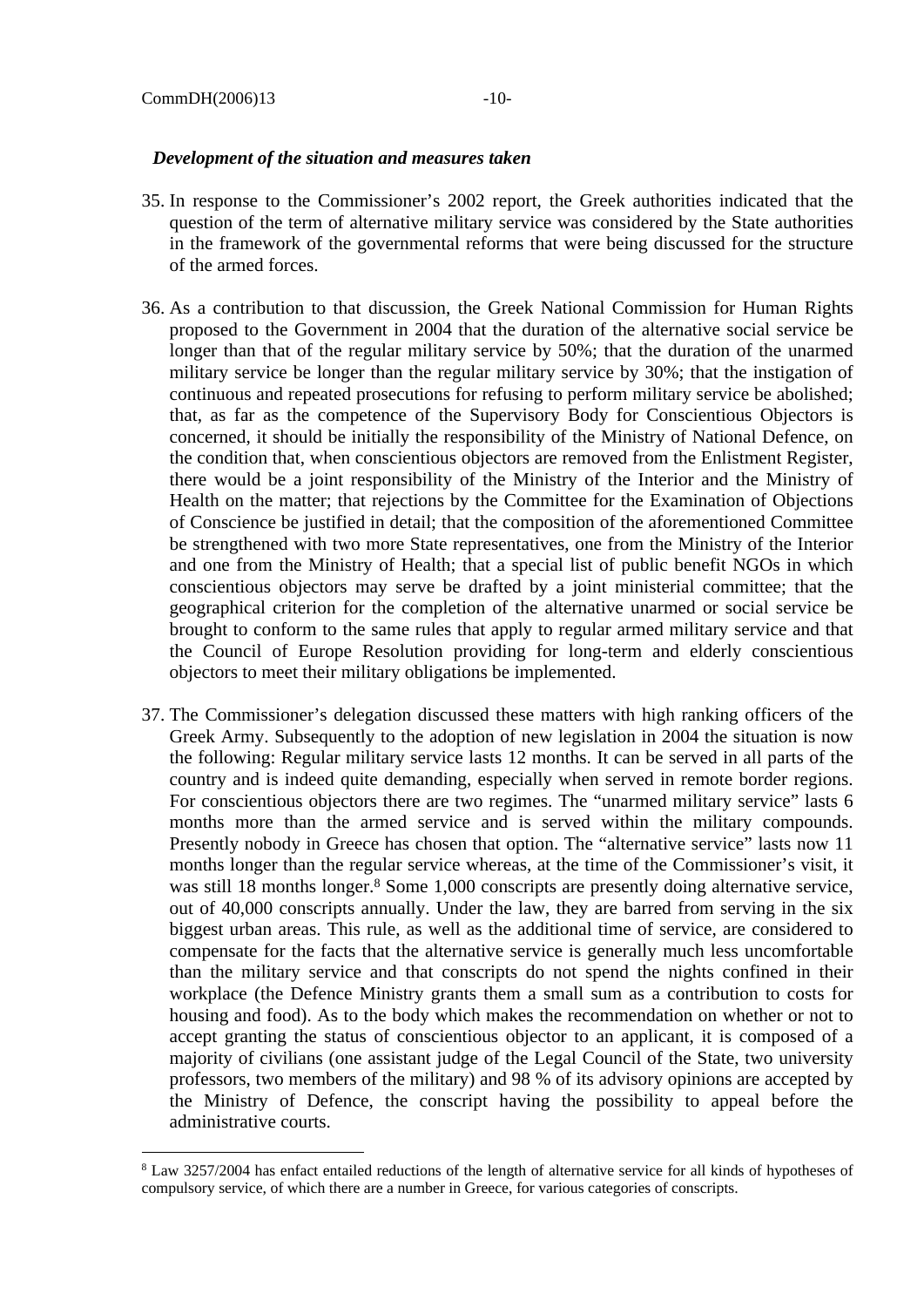38. Naturalised immigrants who have completed military service in another country cannot be granted the status of conscientious objector and have to serve a three-month military service in Greece as long as they are aged under 35; if they are older, they are exempted.

#### *Conclusions*

39. The Commissioner is pleased to note that the conditions of the alternative service offered to conscientious objectors in Greece have significantly improved since his visit in 2002 with the adoption of new legislation in 2004, especially as regards the length of such service. It can, however, still be subject to discussion whether an alternative service which lasts almost twice as long as the regular armed service has a punitive character or is genuinely equivalent to military service in terms of hardship and constraints. The Commissioner recommends that the Greek authorities grant conscientious objector status to persons who have already performed a military service in another country if they had no realistic possibility to refuse it or when their experience has been traumatic.

#### <span id="page-10-0"></span>**3. Minority groups in Greece**

#### **The Muslim minority in Thrace**

40. During his visit in 2002, the Commissioner examined the treatment of the only officially recognised minority of Greece, the "Muslim minority", the mast majority of which lives in Thrace in the north east of Greece, defined on the basis of religion. It is composed of 50% of Turkish speakers, 35% of Pomaks and 15% of Roma/Gypsies. The status of the Muslim minority is essentially defined in the 1923 Treaty of Lausanne. The Commissioner made no specific recommendation with respect to the status or the treatment of that minority by the Greek authorities, but he recommended that Greece ratify the Framework Convention for the Protection of National Minorities, and sign and ratify the European Charter for Regional or Minority Languages.

#### **The right to identify oneself as one sees fit**

41. In his 2002 report, the Commissioner echoed a concern of the European Commission against Racism and Intolerance (ECRI), according to which members of the Turkishspeaking community in Thrace were prevented from designating themselves as they wish, a factor which had to be seen as an impediment to their freedom of expression. The Commissioner noted that it has been generally observed in the past that Greek citizens belonging to groups defined by linguistic or cultural criteria could meet difficulties in exercising their right to freedom of expression or association and to identify themselves as they wish, a right secured in Article 3 of the Framework Convention for the Protection of National Minorities signed by Greece on 22 September 1997 but not yet ratified. The Commissioner expressed the wish that the Greek authorities continue to show greater receptiveness to diversity in their society and that Greece ratify the Framework Convention for the Protection of National Minorities, and sign and ratify the European Charter for Regional or Minority Languages.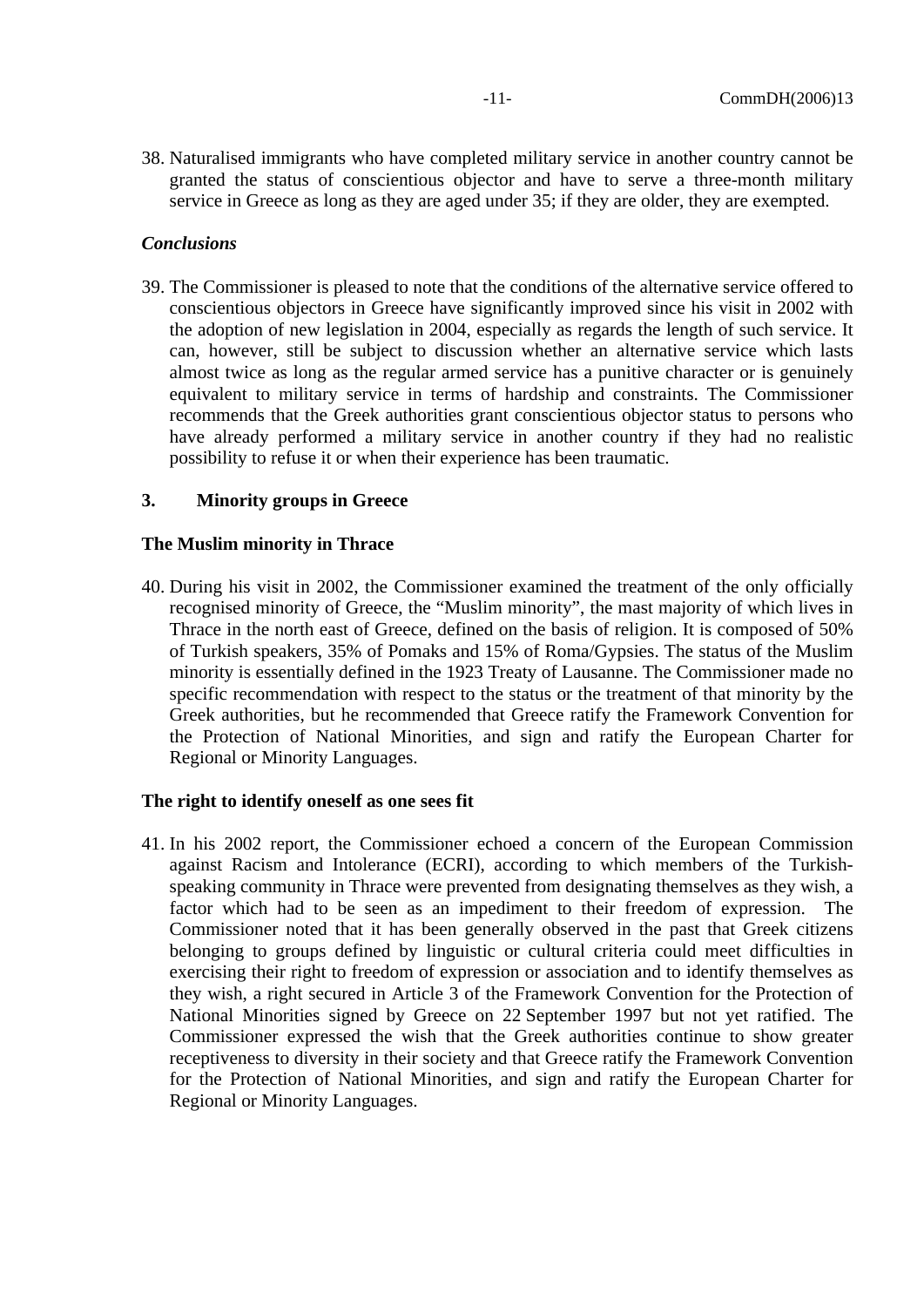- 42. Having noted that the Greek authorities have chosen in the meantime not to follow the Commissioner's recommendation to become a party to the two abovementioned conventions pertaining to national minorities, the Commissioner's delegation spoke with representatives of the **Muslim minority**, i.e. the Mufti of Komotini and Mr. Ilhan Ahmet, the only Muslim member of the Greek Parliament, representing the conscription of Rodopi.
- 43. Mr. Ahmet informed the Commissioner that he had just received (on 1st December 2005), in answer to a request made by him, from the Minister of Interior the precise figure (46,124) of the members of the Muslim minority who lost their Greek citizenship – and often their property, as a result – under Article 19 of the Greek law on citizenship of 1955. Whereas the vast majority of the above persons had acquired a foreign a foreign citizenship and lived abroad, the law was repealed in 1998, but not with retroactive effect. The Minister's move is indicative of a new openness towards the difficult issues of the damage done to these persons and their necessary repair. In his letter, the Minister promised that Greek citizenship would be restored upon simple application for the persons who had been living under difficult circumstances in Greece with no citizenship after having lost theirs due to Article 19. According to the Greek authorities "approximately 66 persons" are concerned. Like Mr. Ahmet, the Commissioner is very appreciative of this new development.
- 44. Complaints have continued to be made to the Commissioner as regards the **right to identify oneself as one sees fit**. Indeed, it is not possible today in Greece for those who claim they are members of a minority to use any word they wish in the denominations by which they would like to identify themselves collectively, for instance when registering associations.

# *Conclusions*

- 45. The Commissioner repeats his recommendation that Greece become a Party to the Framework Convention for the Protection of National Minorities and the European Charter for Regional or Minority Languages. This would open the way to independent expert advice and review of outstanding issues affecting the Muslim minority.
- 46. The Commissioner welcomes the moves made by the Greek authorities to address the problems raised by the withdrawal of Greek citizenship under Article 19 of the Greek law on citizenship, particularly in respect of those continuing to reside in the country and he encourages further reflection on measures to provide redress to those currently living abroad.

#### **The situation of the Roma community**

47. During his visit in 2002, the Commissioner had paid close attention to the living conditions and the respect of the basic rights of the estimated 150 to 200,000 Roma dwelling in Greece, after having received alarming information.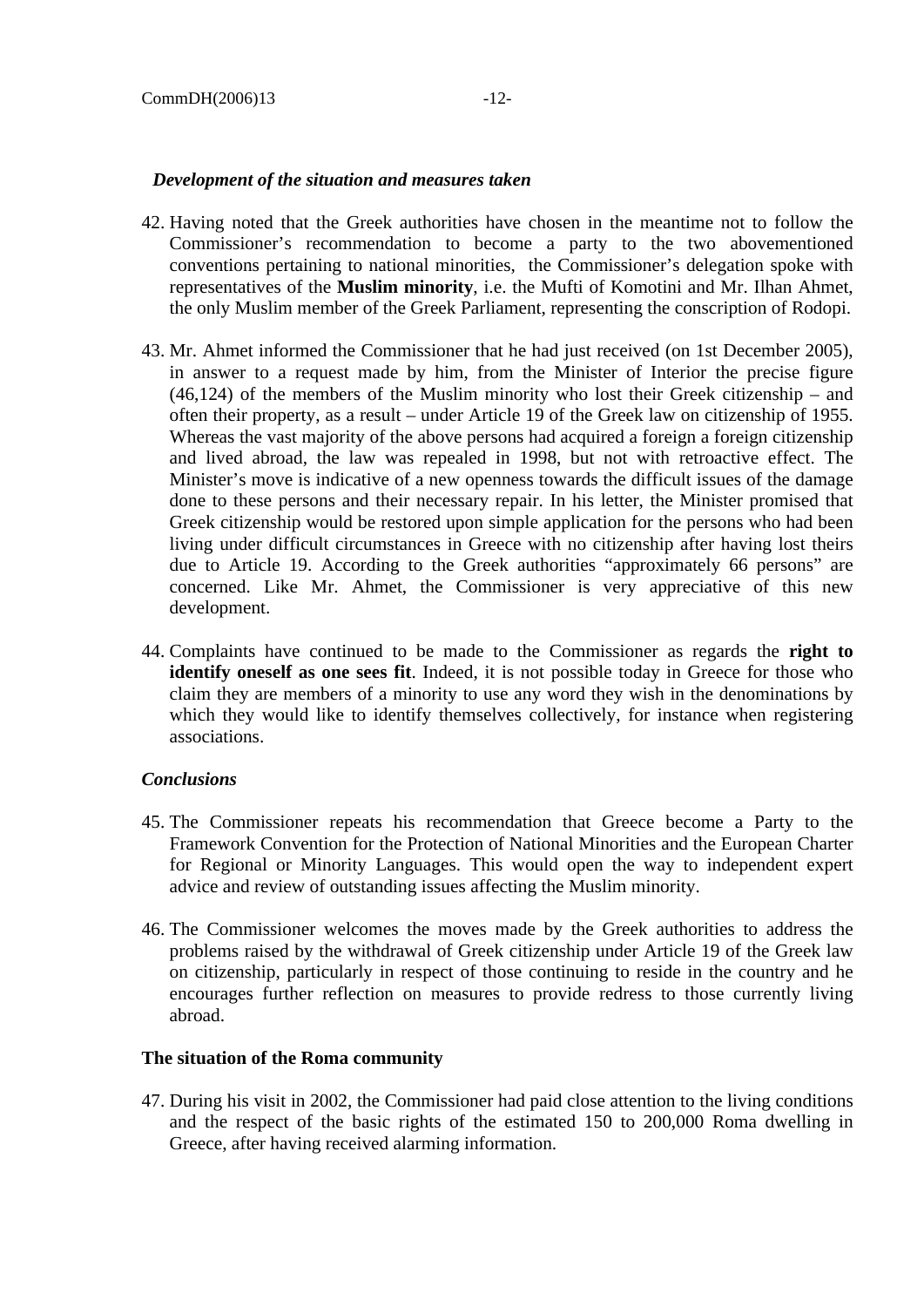- 48. His concern had been eased by the impression that the Greek authorities were increasingly aware of the need to improve conditions for Roma and that concerted action was under way. Most importantly, he was informed of an Integrated Action Plan stretching over the years 2002 to 2008, worth 308.2 million euros (of which 208 million euros were to come from EU funds), to be used for improving the living conditions of Roma people concerning accommodation, education, health, employment, culture and sport. In his report the Commissioner underlined that it was important that the seven-year plan be duly and fully implemented, notwithstanding frequent resistance by local politicians and authorities who were sometimes unwilling to take in members of this minority group and to accept money from the state for improving their circumstances. The Commissioner recalled that in the end it was "up to the Greek government to implement official policy and thus to overcome any obstacles".
- 49. In order to gain a personal impression of the situation, the Commissioner visited a Roma settlement in Aspropyrgos in the outskirts of Athens. He found people living "under conditions very remote from what is demanded by respect for human dignity, in particular without running water supplies among other essential services". He immediately referred the situation to the Secretary General of the Interior Ministry and asked him to take urgent measures for these families. Much to the Commissioner's relief, the Secretary General's reaction was very swift. In a letter on the  $28<sup>th</sup>$  of June 2002, he reminded the mayor of Aspropyrgos that an important financial contribution, exclusively dedicated to improve public utilities and infrastructures of the Roma of his district, was at his disposal and that urgent measures for running water supplies of this community had to be taken.
- 50. Another concrete case which the Commissioner looked into himself in 2002, were the alleged forced evictions of Roma families from their dwellings in the vicinity of sites for the then forthcoming Olympic Games, as for example in Amaroussia. The Commissioner was assured by the Greek authorities that all families needing to be moved because of the Games would be relocated on state-owned land.

- 51. When the Commissioner presented the report on his visit to Greece to the Committee of Ministers in September 2002, he had already received precise details concerning the measures taken by the Greek authorities following his visit and decided to annex them to his report. These details given by to him by the Greek authorities, and of which the Commissioner took note with satisfaction, were the following:
	- All necessary measures had been taken in order that the Roma settlement of Aspropyrgos be provided with all public facilities;
	- 20 Roma families residing in a site near the Olympic stadium belonging to others were asked to relocate because the 2004 Olympic Games Committee had decided to extend the Olympic installation into that area. The authorities had assured the families that special measures would be take for their re-settlement. In fact, an agreement was signed between the Mayor of Amaroussia and a representative of a Roma association (Elpida) under which the local municipality undertook the following: provisional re-settlement in apartments belonging to the municipality, subsequent permanent settlement in houses to be built by the municipality, economic assistance between 440-1150 Euros (depending on the number of family members), special assistance in terms of food and clothing; a special plan was elaborated by the municipality of Amaroussia for their integration in the local society.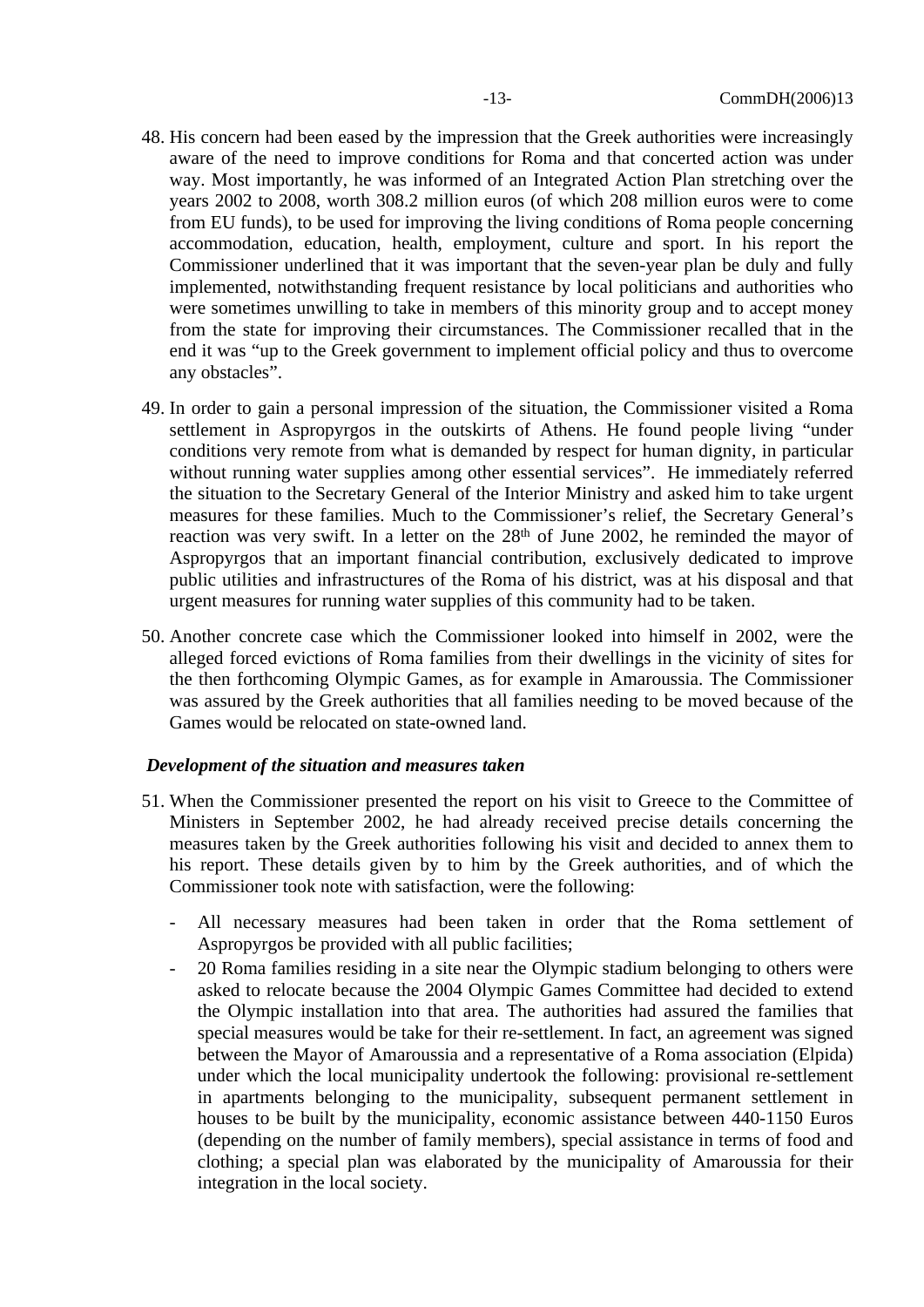- 52. Detailed information gathered during the follow-up visit and in the wake of it gives the following picture of the implementation of the Integrated Action Plan for the Social Inclusion of Greek Roma (IAP<sup>9</sup>), in the first four years (2002-2005) of the seven-year programme (2002-2008)<sup>10</sup>: Approximately 275 Million Euros out of the approximately 308 Million Euros have already been spent. By far the biggest part of the money spent (259 Million Euros) have gone into the financing of Housing-Infrastructures, while 12 Million Euros went to Training-Employment, 1,5 Million were used for Educational Programmes for Roma Children, 1.5 Million Euros were spent on Culture, 1.2 Million Euros on Adult Training, 0.33 Million on Sports and 0.21 Million on Health-Welfare.
- 53. The biggest single project of the IAP is the plan to give out 9,000 housing loans to Greek homeless Roma families under favourable terms, guaranteed by the Greek State. At the moment of the follow-up visit to Greece 3,708 loans had been drawn out of 5,708 approved applications. Much criticism has been reported to the Commissioner, alleging that an important percentage of the loans was misused for expenses others than housing, with the complicity of non-Roma, that the criteria for attribution were unknown or unclear to the Roma, that one could not see why most of the Action Plan was spent for the benefit of 9,000 out of an estimated 150,000 to 200,000 Roma living in Greece, that in most parts of Greece the sum of 60,000 Euros was insufficient to both purchase the land for a house and pay for the construction of it, etc. The Greek authorities point out that 9,000 loans will benefit some 54,000 individuals, as a Roma family in Greece is, on average, composed of six persons. They also underline that the criteria for attribution and the conditions of the loans have all been published in the official gazette which all Greek citizens have access to; they have also been communicated throughout the country to the institutions in charge of granting the loans.
- 54. The Commissioner's delegation took special interest in the efforts made by the Greek authorities regarding the education of Roma children, including pre-school education designed to make up language and other handicaps of young Roma children as compared to other children. It learned of a wide range of measures taken for the benefit of Roma children under the authority of the Ministry of Education. One of the aims pursued is to avoid the segregation of Roma children from other children by assigning them to special classes or to special schools. It was explained, however, that for a host of reasons, including parents' resistance not only on the non-Roma but also sometimes on the Roma side, such separation could not always be avoided.

<sup>&</sup>lt;sup>9</sup> The implementation of the IAP is placed under the co-ordination of an Inter-ministerial Committee headed by the Secretary General of the Ministry of Interior.

<sup>&</sup>lt;sup>10</sup> The Commissioner would like to thank the Ministry of Interior, Public Administration and Decentralisation for a comprehensive document it has kindly drawn up at his request on the implementation of the IAP, and the Ministry of Foreign Affairs for having translated it rapidly.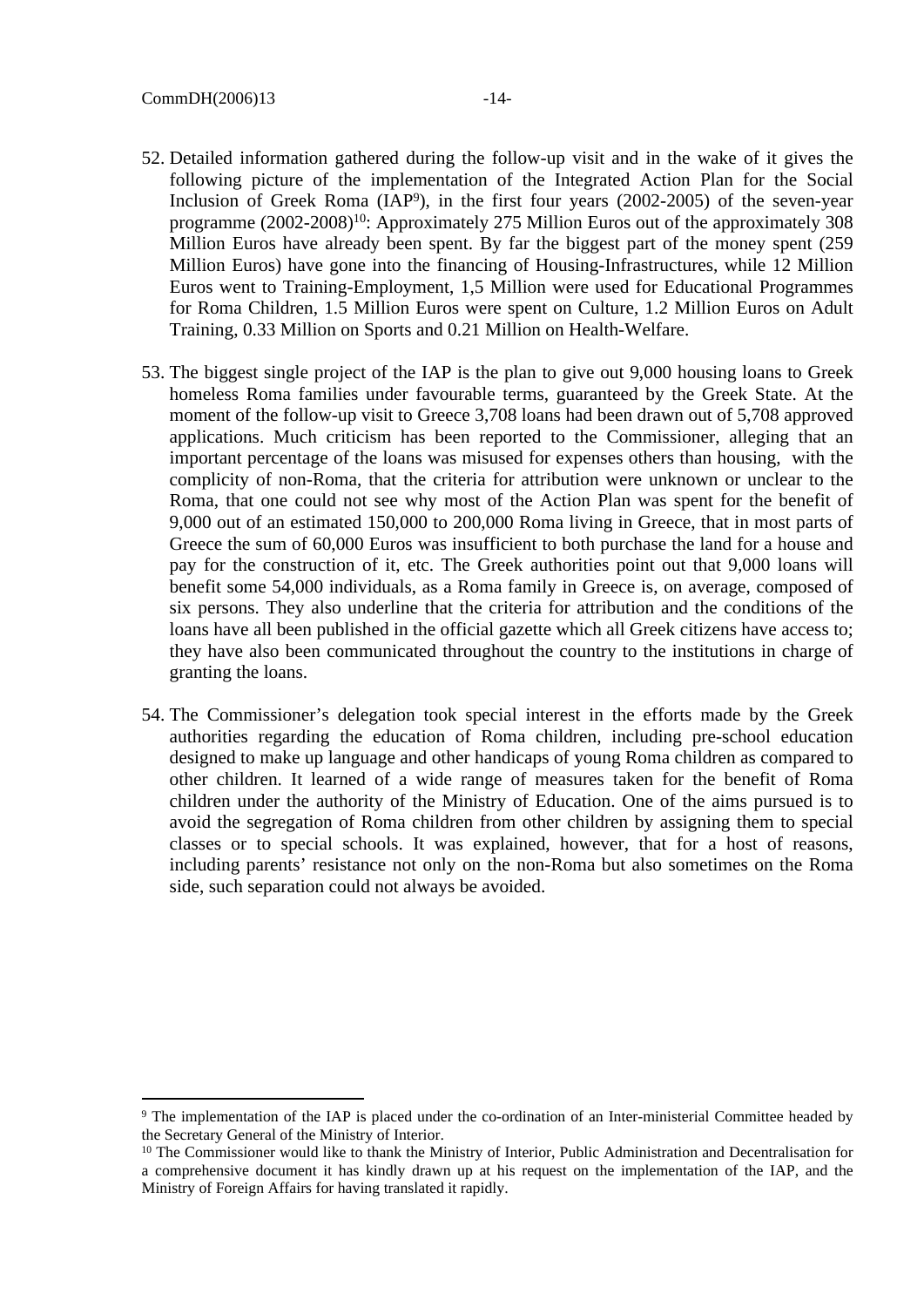- 55. Thanks to the assistance of a very dedicated Greek  $NGO<sup>11</sup>$ , the Commissioner's delegation was able to return to the Roma settlement in Aspropyrgos which the Commissioner had visited in 2002 and with respect to which precise commitments had been made by the Greek authorities to the Commissioner (see above). The delegation noted that absolutely none of the measures announced had been taken: There were still no basic public utilities, including water, electricity or a basic sewage system.
- 56. The mayor of Aspropyrgos organised a meeting in his office with the Commissioner's delegation and the major parties involved (the mayor, representatives of the Roma and a representative of owners of the land which the Roma occupy). Two factors would appear to continue to prevent the Roma from benefiting of any improvement of their intolerable situation, even though funding was available from the central authorities:

- many land owners tolerate the occupation of their land by Roma – including its pollution by activities linked to the recycling of garbage – but they are not ready to implicitly accept durable settlement of the Roma by water and electricity adduction or the construction of sewage systems; also, in order to avoid any rights to be granted to the Roma by virtue of a prolonged, unchallenged situation, they were now trying to obtain eviction orders from the courts;

- local politicians and local authorities are not ready to use even State funds that are proposed to them for the benefit of the Roma, so as not to be seen by their voters as accepting the permanent settlement of Roma in the municipality or, "worse", attracting additional Roma to come<sup>12</sup>.

- 57. The delegation learned that the Greek Ombudsman had opened an investigation into the file.
- 58. As to the other specific file in which the Commissioner had taken interest in 2002 and where concrete assurances had been given the him (re-lodging of the Roma families evicted from the Olympic site of Amaroussia), the development has been the following: Six months or so after their eviction and re-settlement in apartments for which the Ministry of

<sup>&</sup>lt;sup>11</sup> The Commissioner would like to thank the Greek Helsinki Monitor (GHM) for the invaluable help afforded on the ground to his delegation for visiting Roma settlements and having access to their inhabitants. He observes with great concern statements of the Head of the Appeals Prosecutor's Office of Patras which give the impression that GHM is to be subject to legal action in connexion with their defence of the rights of six Greek Roma families living in the Makrigianni area in the city of Patras, which has been designated the Cultural Capital of Europe in 2006 and where festivities are foreseen throughout this year. It seems that the Roma families in question were threatened of being forcibly expelled, despite a decision of the Magistrate's Court of Patras (312/2005) dated 25 October 2005, ruling that they could legitimately believe they would not be evicted before measures for their resettlement are taken.

<sup>&</sup>lt;sup>12</sup> The Ministry of the Interior indicates that, despite the fact that the amelioration of the living conditions of the Roma in Aspropyrgos falls within the competencies of the municipality in question, it is currently considering the provision of funds to the municipality to the above end, provided that the Roma themselves express willingness. In fact, the Ministry has provided such funding in the past (for example, in February 2004, 25 000 euros were given to the municipality of Aspropyrgos in order to address the consequences of a fire which had affected the settlement).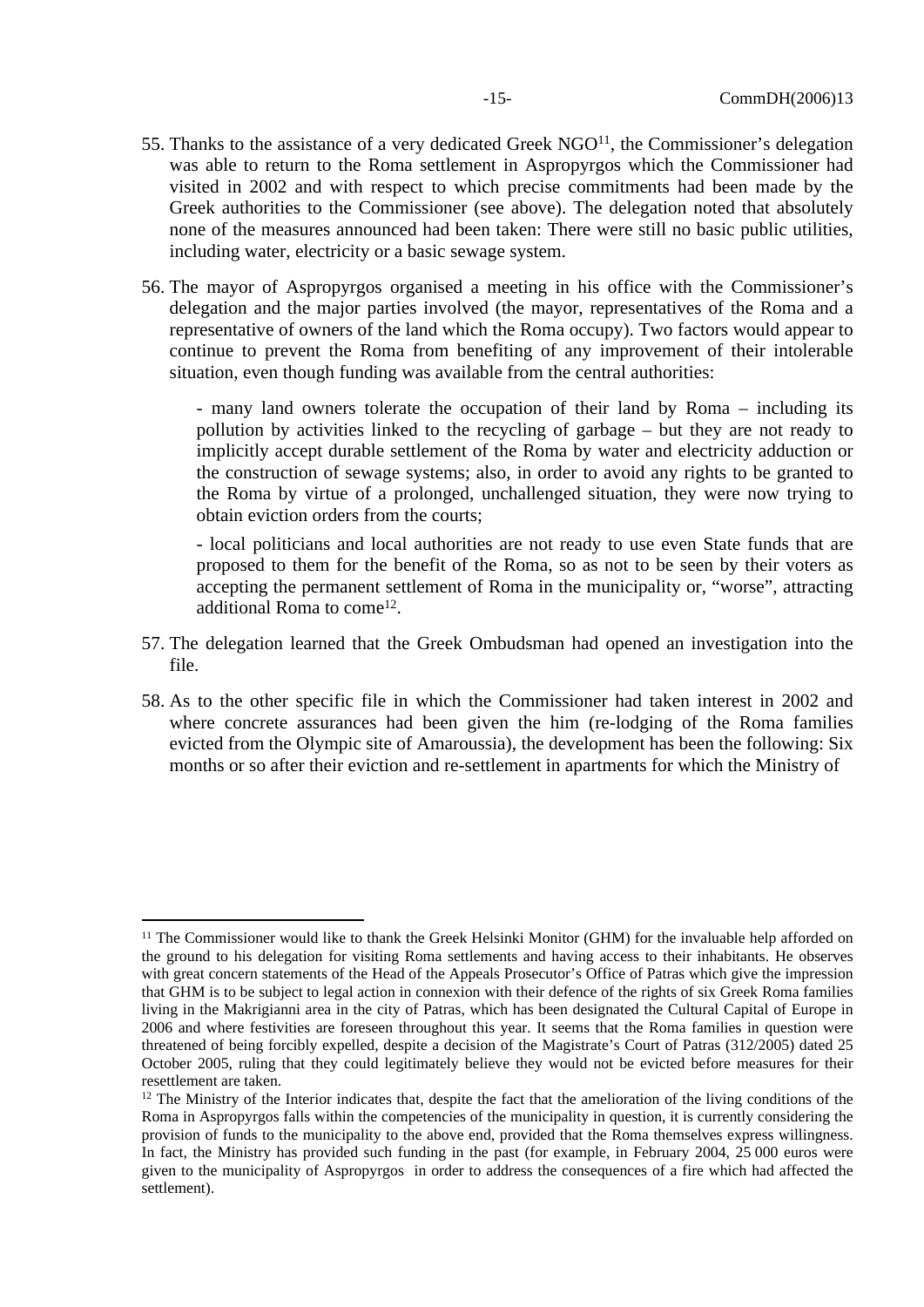the Interior and the municipality were to pay the rents until houses would be built for the Roma in question, the municipality invoked financial difficulties, ceased to pay its part of the rents and apparently gave up the construction plans for the benefit of the Roma. The Roma concerned had to leave the flats and trace has been lost of them.<sup>13</sup>

59. A growing number of reports of evictions of Roma people from settlements, including on private properties, all over Greece, with no alternative solutions offered to them, has reached the Commissioner's Office over the last years.

# *Conclusions*

- 60. The Commissioner continues to be very concerned as regards the respect of the basic rights for Roma in Greece.
- 61. The Commissioner notes with satisfaction that there is an important amount of money (320 million Euros) out of EU and national resources available for the improvement of the living conditions of the Roma in Greece.
- 62. The results on the ground, however, at least in respect of the two concrete cases previously highlighted by the Commissioner have not been very encouraging. In both cases precise promises were made but not kept, mainly, it would appear, because of resistance on the local level. It must be recalled, however, that the responsibility for the respect of international human rights standards throughout the country lies with the Governments of member States. Under international law, resistance at local level is not a valid reason for exonerating a Government from responsibility for human rights breaches persistently occurring at local level. The Commissioner urges the new Greek Government to take all adequate action to ensure that the basic human rights of Roma citizens are now rapidly respected in places like Aspropyrgos, Amaroussia, Patras or elsewhere.

#### <span id="page-15-0"></span>**4. Situation of foreigners (refugees, asylum seekers and immigrants)**

#### **Regularisation of irregular immigrants**

63. In his visit report, the Commissioner noted that the regularisation process for irregular migrants which had been introduced in 2001<sup>14</sup> had had limited success. This was partly due to the unwillingness of migrants to lodge an application for fear of making their irregular status known. The Commissioner supported the four-year government programme (2002- 2006) for improving the conditions of migrants' reception and integration, and underlined the importance of its effective implementation.

<sup>&</sup>lt;sup>13</sup> The Ministry of the Interior underlines that it had at the time provided funds amounting to 50,000 euros to the Municipality of Amaroussia in order to tackle the problem of the above-mentioned financial difficulties. In even more recent developments, the Ministry has approved the sum of 888,410 euros in order to resolve the problem and is currently awaiting the Municipality's final proposals with regard to the allocation of a suitable plot of land for Roma housing. Furthermore, 21 of 35 applications for housing loans on the part of Roma families from the area have been approved.

<sup>&</sup>lt;sup>14</sup> Law 2910, on the entry and residence of foreigners, which aimed to introduce a long-term immigration policy, integrating migrants into Greek society, enhancing their personal and social rights and strengthening statutory safeguards against discrimination.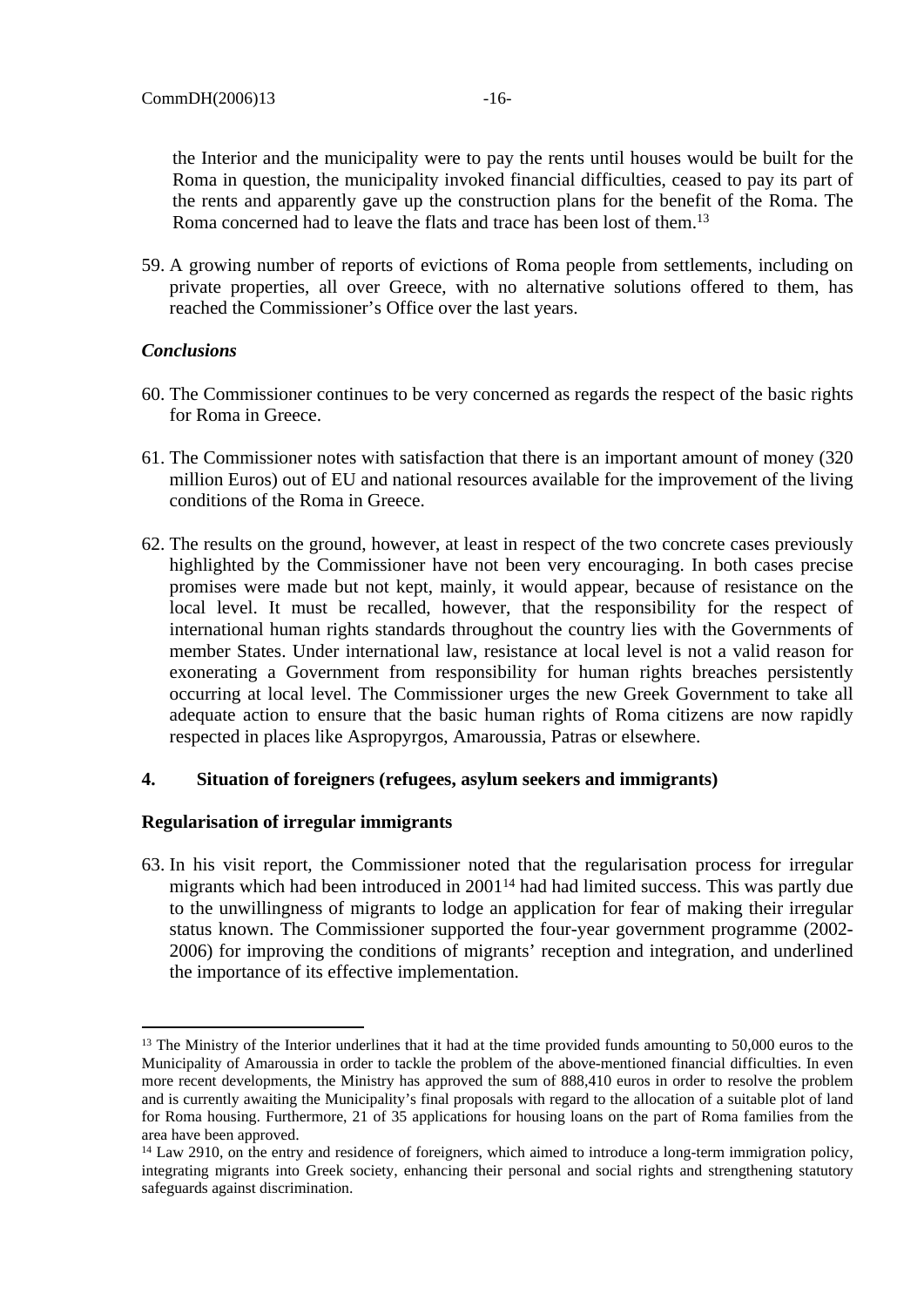64. The first attempt to legalise the status of irregular migrants took place in 2001. The second round of regularisation took place during the last few months of 2005. According to law 3386/05, irregular migrants were given the opportunity to apply for a residence permit for themselves, their spouses and minor children (provided they were living with them). Information leaflets outlining the regularisation procedure were published in a number of different languages. NGOs expressed concerns about the documentary evidence required, as well as the high fees demanded from the applicants, which could be an obstacle for many of the irregular migrants otherwise eligible for the legal status. They also noted that rejected asylum-seekers were not eligible to legalize their status, which diminished the practical impact of the regularisation.

### *Conclusions*

65. The Commissioner welcomes the second round of regularisation of irregular migrants, but does not yet have statistical information that permit its success to be evaluated. He encourages the Greek authorities to step up their efforts to integrate migrants into the community as a whole and regrets the lack of a concerted integration policy, which would aid in the fight against racism and xenophobia and help to provide protection to lawful immigrants against abuse.

# **Measures to prevent violence against foreigners**

- 66. In his 2002 report, the Commissioner noted that allegations of police violence against foreigners persisted, and underlined the need for continuing educational programmes on human rights issues. Other solutions to help reduce police violence mentioned by the Commissioner were the employment of members of vulnerable groups in the security forces themselves.
- 67. The Commissioner was strongly of the view that racist and xenophobic acts should receive exemplary punishment. The Greek authorities were urged to strengthen the range of criminal law measures against offences of a racist or xenophobic character, and ensure that criminal sanctions take account of possible racist or xenophobic motives.

#### *Development of the situation and measures taken*

68. Allegations of police misconduct and abuse have continued since the Commissioner's visit in 2002. Statistics provided by the Ministry of Public Order show that for the period 2001- 2005, 248 complaints were made by citizens (detainees and non-detainees) about mistreatment and abuse by police officers. 2005 saw an increase in the number of complaints made as compared to previous years.<sup>15</sup> While the Ministry acknowledges that the number of complaints for this period is high, according to them, each complaint concerned an isolated case and was investigated in depth.

<sup>&</sup>lt;sup>15</sup> In 2001 57 complaints were made, in 2002 the figure rose to 60 complaints, with 47 complaints made in 2003, 22 in 2004 and 62 in 2005.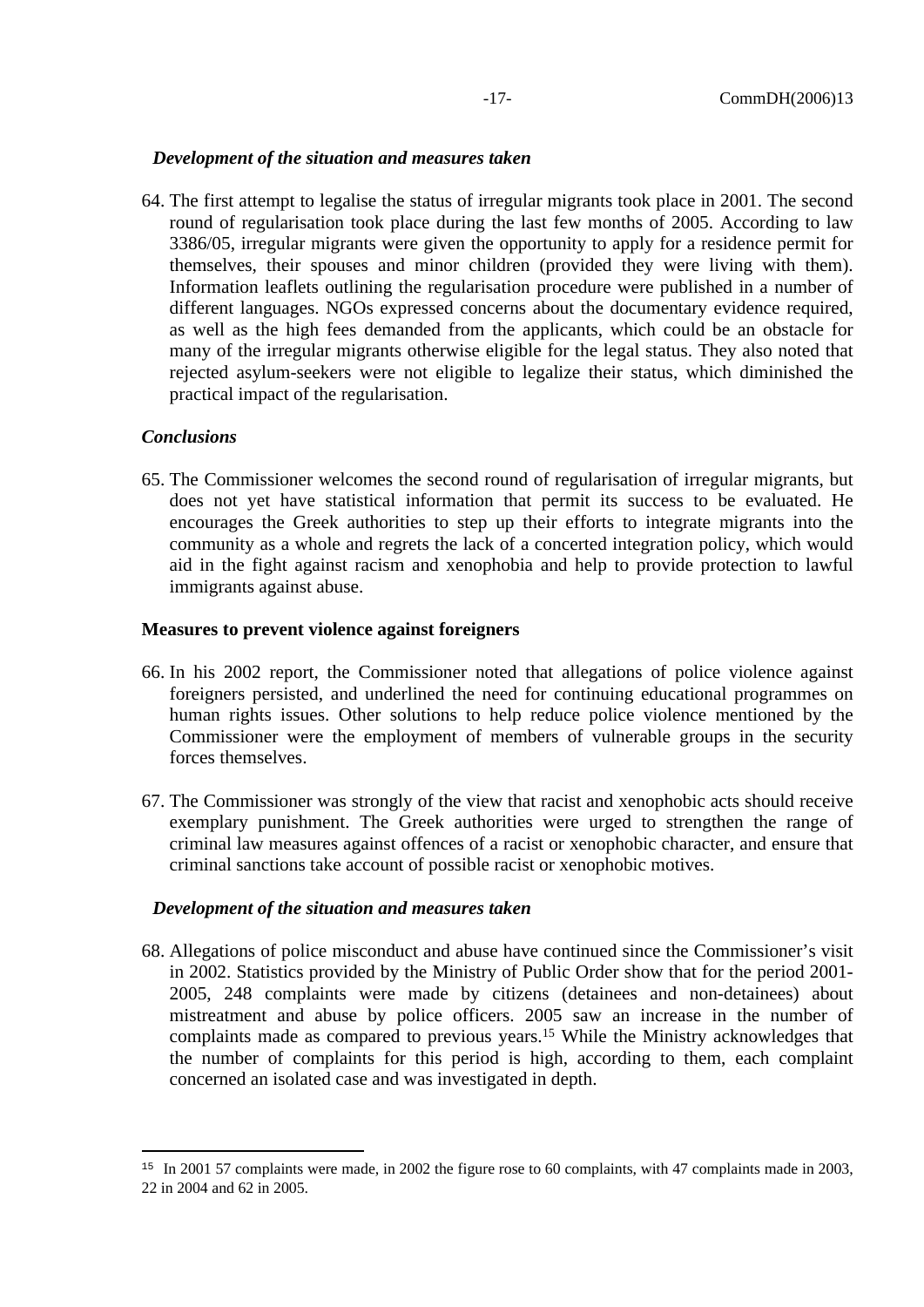- 69. NGOs have expressed continuing concern over ill-treatment of individuals during arrest and detention and the failure of the judicial and administrative systems to deal promptly and effectively with cases of police misconduct.
- 70. In July 2004, the Ombudsman published a special report regarding disciplinary monitoring of charges against police officers, which was submitted to the Prime Minister and to the Minister of Public Order. The drafting of the report was prompted by the considerable number of relevant complaints received by the Ombudsman between 1999 and 2004. The Ombudsman concluded that the internal audit bodies of the Hellenic Police, which are responsible for the examination of charges, only attributed responsibility in a very few cases and that the penalties handed down were disproportionately lenient. Few cases against law enforcement officials are brought before the courts, and there is a reported leniency of the courts to deal with these officials.<sup>16</sup>
- 71. The Greek authorities are tackling the problem of police behaviour through increased attention to training. A new Code of Conduct has been prepared, and new booklets and other information material have recently been issued to police officers.

# *Conclusions*

72. The Commissioner commends the efforts made by the authorities to respond to problems of police violence, especially to foreigners, in particular as regards training. However, these measures are just the first steps needed. The Greek Ombudsman's report reveals continuing, structural problems that need to be addressed; the widely reported failure to examine and punish cases of ill-treatment effectively remains of particular concern and the functioning of the mechanisms in place for this purpose needs to be reviewed.

# **Asylum seekers**

- 73. In his 2002 report, the Commissioner supported the proposals of the Greek National Commission for Human Rights<sup>17</sup> to improve the reception of asylum seekers and to guarantee their right of access to the procedures for acquiring refugee status.
- 74. The Commissioner considered the conditions and length of detention of aliens awaiting deportation unacceptable. In particular, the conditions at the Attica General Police Station, visited by the Commissioner in 2002, amounted to a breach of the authorities' obligation to prevent degrading treatment. Pending the construction of new modern centres, the Commissioner urged the authorities to improve the living conditions of the aliens awaiting expulsion. The Commissioner insisted that asylum seekers and migrants, whether awaiting an expulsion or a decision on their application, should be offered conditions of accommodation in accordance with human dignity.<sup>18</sup>

<sup>&</sup>lt;sup>16</sup> Concluding Observations of the UN Human Rights Committee: Greece 25/04/05.

<sup>&</sup>lt;sup>17</sup> Report published on 6 June 2002. See also the Recommendation (2001)1 of the Commissioner for Human Rights' concerning the rights of aliens wishing to enter a Council of Europe member state.

<sup>&</sup>lt;sup>18</sup> In conformity with Recommendation (99)12 of the Committee of Ministers on the return of rejected asylum seekers.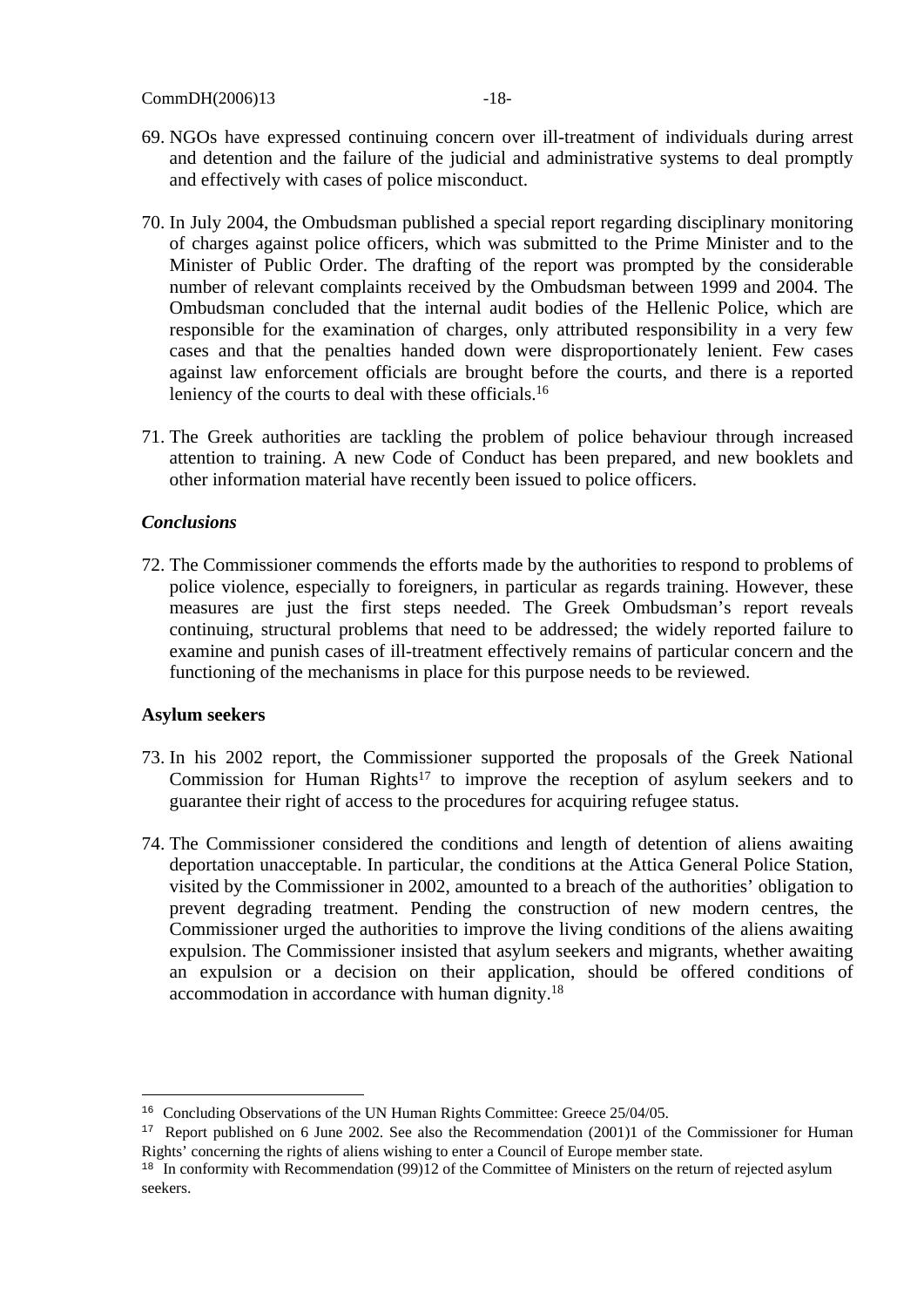- 75. Owing to its geographical location, Greece has become an important passageway into Europe for many immigrants and asylum seekers, the number of which has increased significantly in the past decade. While there has been a general decline in the number of asylum seekers in Western Europe, a number of countries, including Greece, at the external European Union border, have faced a sharp increase compared to the same period in 2004. There were 8,178 registered asylum seekers in Greece in 2003 and 4,469 in 2004. However, up until October 2005, the number of registered asylum seekers rose to 7,633.<sup>19</sup> Of the one million or so foreigners currently living in Greece, best estimates put the figure of asylum seekers at 13,000. The main entry points for asylum seekers are the Northern Greco-Turkish border and the Eastern Aegean Islands.
- 76. Refugees recognised by the Greek authorities under the Geneva Convention are provided with a residence permit valid for five years and renewable for similar periods of time. Those awarded humanitarian protection are given a residence permit renewable every year. In 2005, 39 persons were recognised as refugees and 49 persons received humanitarian status. Refugee recognition rates in Greece are among the lowest in the EU member states, at under 2% for 2005<sup>20</sup>. This compares to an overall recognition rate of 26.4% in all 25 EU member states for the same period. The UNHCR believes that many genuine refugees in Greece are without status and find themselves in a very vulnerable situation.
- 77. In the context of EU harmonisation, the Greek Government has strengthened border controls and has introduced strict measures to combat illegal migration and terrorism.<sup>21</sup> Notwithstanding the importance of these measures, NGOs express concern that new arrivals that may include potential asylum seekers are often not identified and are at risk of being sent back to the danger of persecution. Access to the asylum procedures continues to be of particular concern in Greece. According to the UNHCR, separated children, refugee women and torture survivors are at particular risk, and the system of legally appointed guardians for children does not work well in practice.
- 78. Persons who enter Greece in an irregular manner, regardless of whether this occurs at the border or in Greek territory, are placed in administrative detention, which can last for up to 3 months pending deportation procedures, during which they can apply for asylum. According to a circular of the Chief of the Greek Police of 4 July 2003<sup>22</sup>, all persons who are detained due to irregular entry or presence should have access to lawyers and humanitarian organisations and should be provided with appropriate counselling. After the 3 month administrative detention, irregular migrants that the authorities have not been able to deport are released and given 30 days to leave the country.
- 79. According to the Greek authorities, irregular immigrants use the asylum system to avoid deportation. If an irregular migrant does apply for asylum during or after his detention for irregular entry into the country, he/she is given a document with entitles him/her to basic

<sup>19</sup> UNHCR figures for June 2005.

<sup>20</sup> UNHCR figures for October 2005

<sup>&</sup>lt;sup>21</sup> UNHCR position on important aspects of Refugee Protection in Greece [June 2005].

<sup>22</sup> Protocol Reg. No: 4803/22/44, dated 4 July 2003.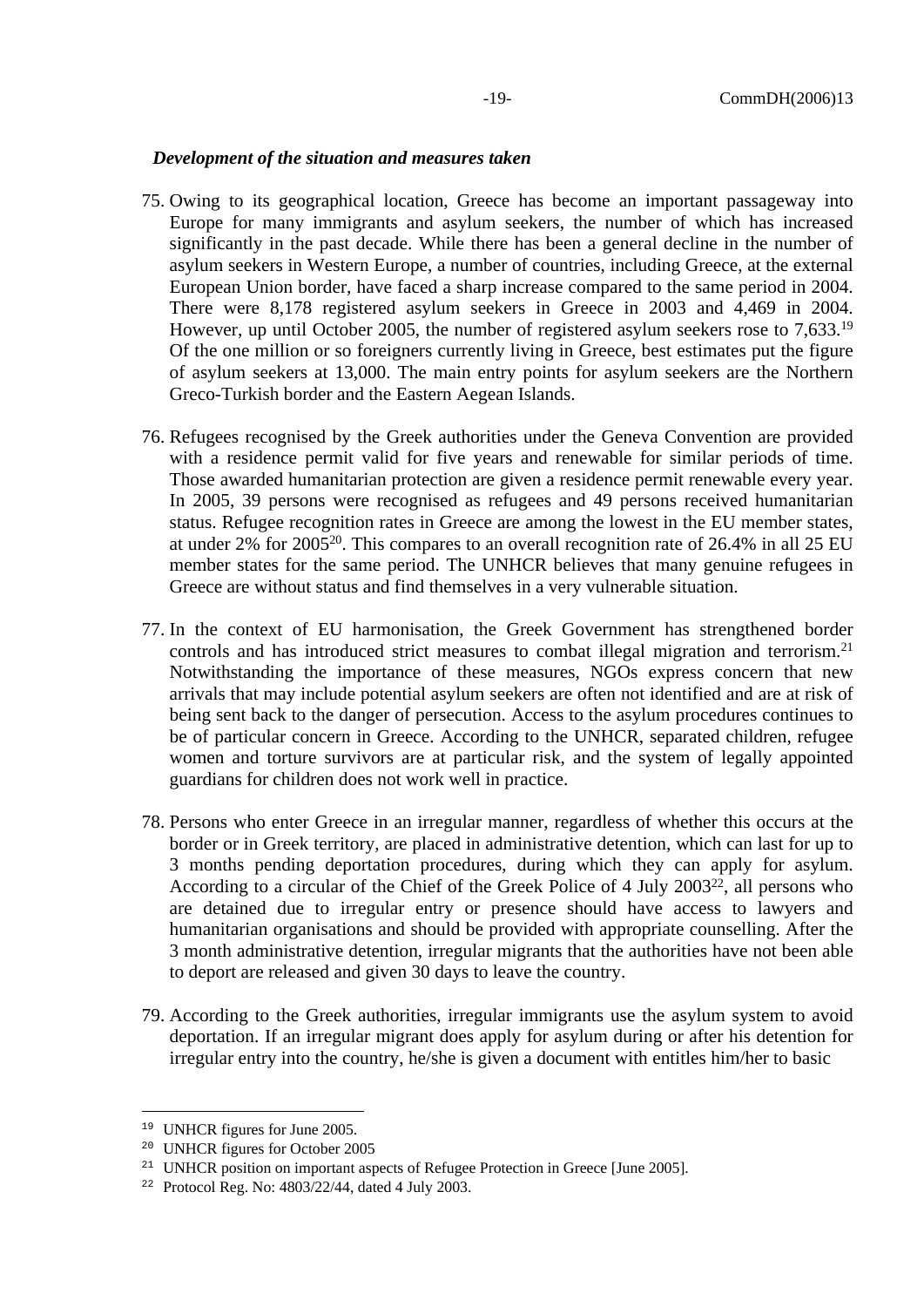services on their release. There have been reports by NGOs of delays and difficulties in getting this card, mainly due to extreme understaffing of the office in charge of issuing the cards . The Greek authorities accept this, and are trying to remedy this problem.

Conditions in the detention centres have been described by the Greek Ombudsman in his report as 'an offence to human dignity.' This has not improved, despite a number of on-site inspections by the Ombudsman.<sup>23</sup> As had been recommended by the Commissioner, the Attica Police Station facilities are no longer used. A substantial part of the brand new Petro Rali short-term detention and transit facility (300 places out of an official capacity of 680) is being used for the detention of irregular foreigners awaiting deportation. The Commissioner's delegation visited the aliens' detention centre at Petros Gali and found it totally unsuitable for detention for anything more than one or two days. This brand new detention facility was not at all designed for prolonged detention, but only, as one of the police officers serving there put it, to accommodate "the catch of the day", i.e. persons awaiting rapid identification, release or transfer. In practise foreigners frequently confined for three full months to cells for up to 8 persons with only bunks for furniture, very limited access to showers, and only brief exercise possibilities on the roof of the facility. On the day of the visit by the Commissioner's delegation, 18 foreign minors were detained in Petros Rali under these totally unsuitable conditions for any lengthy stay.

- 80. Since the Commissioner's visit in 2002, the Greek central and local authorities have undertaken serious efforts to improve the reception facilities for registered asylum seekers. Given the high number of registered asylum seekers, NGOs and the UNHCR had criticised the overall capacity of the 8 reception centres then available as inadequate. In response to these concerns, the government expanded one Centre for separated children in Anogeia, Crete (with a capacity of 25) and opened a new reception centre for migrant and asylum seeker women in Thessaloniki in 2005. Thus, there are currently 10 reception centres in Greece with a capacity for 900 asylum seekers. These are run by NGOs and funded either by the government (exclusively or partially) or through NGO resources. There is still criticism by NGOs, however, that many of the reception centres do not meet minimum standards, especially with regard to health care and education, and that they lack special measures for vulnerable individuals, including torture survivors, unaccompanied minors, pregnant women and the disabled.
- 81. A further matter of concern is that there is no independent appeals body for decisions on asylum. The review of a negative decision at first instance, which is undertaken upon appeal, does not involve an independent authority but is directed by the Ministry of Public Order, which is the same body responsible for first instance decisions.<sup>24</sup> The procedural review which is undertaken by the Council of State following a final negative decision does not cover the substance of the application. NGOs are of the view that the absence of an independent review exposes individuals to the risk of *refoulement*. Moreover, legal aid is not available to applicants at any stage of the process (apart from the aid provided by the Greek Council for Refugees). The actual examination of an asylum application can take up to two years, with an average of one year being the usual case.

<sup>23</sup> The Greek Ombudsman 2004 Annual Report.

<sup>&</sup>lt;sup>24</sup> Amnesty International Report, "Out of the Spotlight: The rights of foreigners and minorities are still a grey area." 2005.